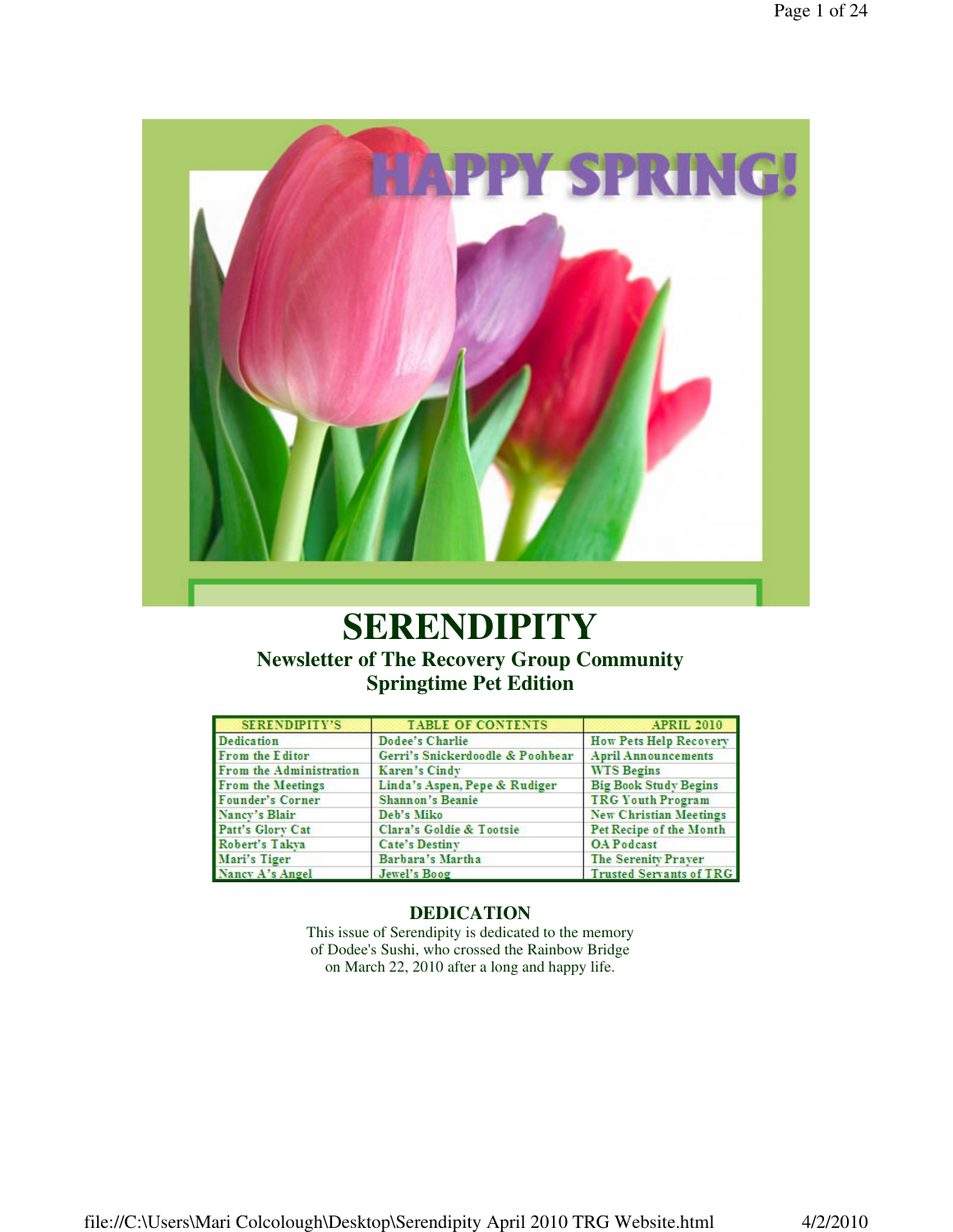

Dear Little (((Sushi)))



I sit and try to write the words, I want your heart to hear. Hoping to find some comfort, in the fact that you're not here. I do believe with all my heart, that your soul has gone to be, With all the other angel dogs, that you were meant to see.

#### **FROM THE EDITOR**

Serendipity is going to the dogs! And cats!! And TRG members have a lot of those ~ so this issue may be longer than normal. We hope you enjoy it all month long.

What fun it has been putting together this issue of Serendipity! After a long, cold and snowy winter for many of us in the Recovery Group community, we find that Springtime is almost here. As warm weather approaches, getting outside is uppermost in our minds. Flowers, birds, nice breezes and long wonderful walks come to mind and for those of us who have them, especially walking our dogs. I began to think about all our loopies and wondered who had pets, what their names were, what breeds they were and, most of all, how they interacted with them. I had read an article about how much pets helped recovery from illnesses including obesity. At first I pooh-poohed it but decided that it might be fun to do an issue of Serendipity with our pets as the focus especially in regard to our recovery.

Someone remarked to me a couple of weeks ago that it seemed sort of silly to devote an issue of Serendipity to pets since we're struggling with a serious disease and some are even dying from it! One can't roam around this community very long without seeing evidence of the pain and suffering that compulsive eating has on us. Day in and day out we watch while COE takes its toll on the quality of lives. So why is this issue littered with dogs and cats? You will find the answer just by reading the stories below. We hope you enjoy this special issue.

### **FROM THE ADMINISTRATION**

The Recovery Group is unique in many different ways. Being unique, however, doesn't mean that one cannot find the same resources, support loops, sponsors and meetings that we find all over the world in our face-toface meetings. The fact that we don't just offer one meeting .. or one group or one study doesn't mean that we can't expect each and every group we have to work hard to provide to compulsive eaters the same thing they find anywhere --- a Fellowship that offers a way to combat and recover from the disease of compulsive eating. It just requires a lot more organization and working together than one might expect. It also requires a lot of good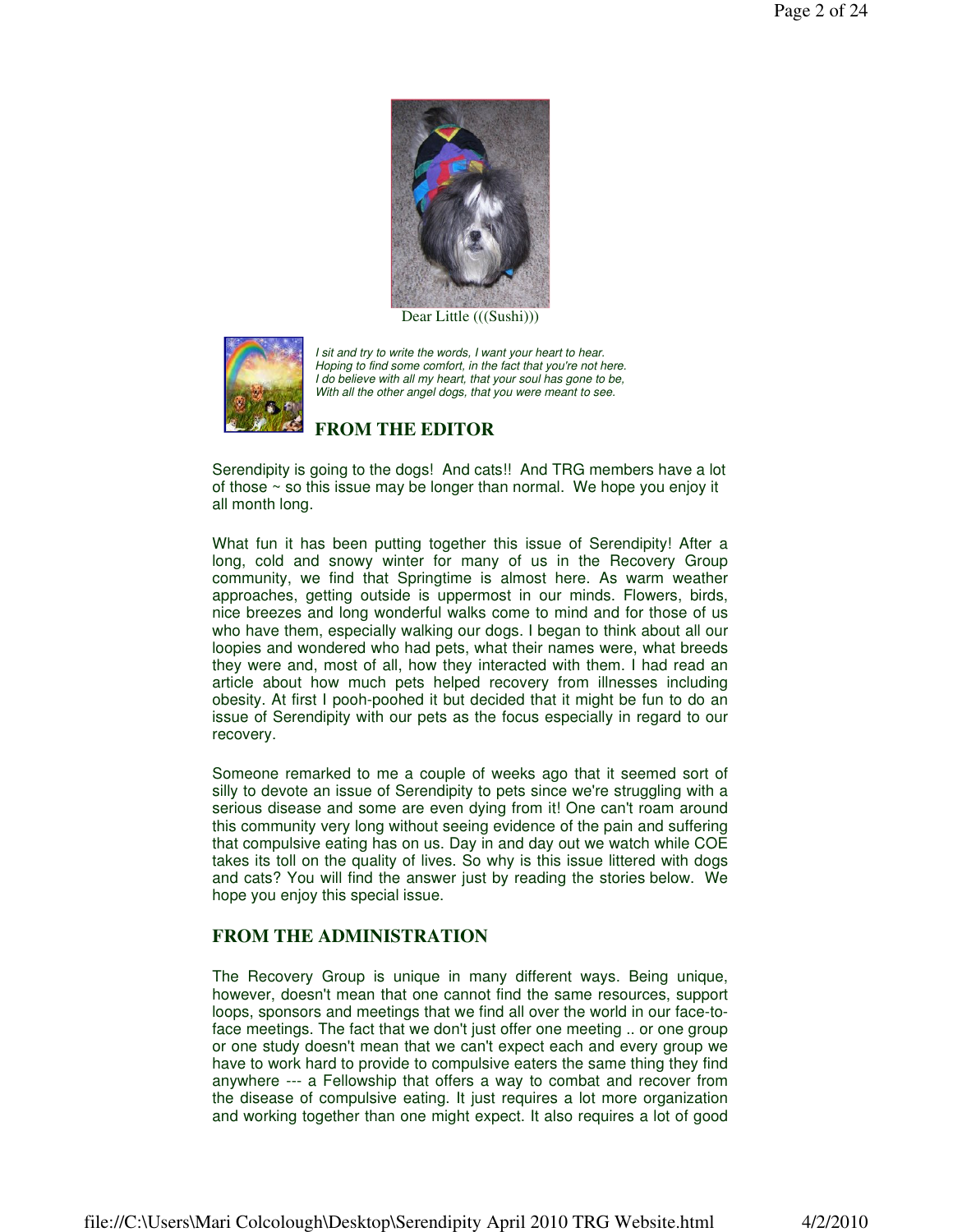hearts and energetic volunteers who are willing to give service to the thousands who come to us for help.

The Recovery Group is not a "professional" organization and, even with permission granted by Tradition Eight, we do not have service centers that employ special workers. From every corner of our international community, each and every position is handled by a volunteer. The skills required vary widely and those who come to us to give service are put to work in positions they enjoy. This requires training and dedication. First we have the Coordinators and Meeting Leaders who work with the members of their support groups to provide the needs of their members. Those appointed to these positions rely and are helped by the Recovery Administrators who work with the Director of Administrators daily. The hub of our group is TRGAdm, a public office where anyone can write and be directed to the right division, group or person for help. Our Intergroup serves in much the same way as any Intergroup. Responding to each of these Administrative groups is Recovery Tech, another public address anyone can use to ask for and receive personal help. Finally, all of these have a loving, experienced and fair-minded group coming together known as TRG's Executive Committee made up of members who work around the clock on any issue that reaches them until, after a full discussion, they reach a conclusion fair to all.

The Recovery Group cannot exist without team work on every level. We are very blessed to have men and women who are team players and who give of themselves daily to make sure that no stone is left unturned when it comes to serving our members. Coordinators, Administrators and Meeting Leaders are not gurus ... they are here for you as administrators and to provide you with everything necessary to enable you to work the OA 12 Step Program effectively.

#### **FROM THE MEETINGS**

#### *CRAVINGS AND ONLINE MEETINGS*

I once did a search of the AA BIG Book for the word(s) related to craving. I was so surprised. I thought I would find an endless list of references but I only found a few!

The first was in the Dr's Opinion where it talks about the physical craving we can have for substances. Another reference I found on page 164 in the closing of the chapter "A Vision for You." In this paragraph it talks about developing the fellowship you crave.

Interestingly, online meetings and chat actually help with both of these issues! We can go to a meeting every three hours around the clock when we are going to any length to remain abstinent and are experiencing cravings.

We can also attend the online meetings and chat to connect with others and build a network of fellowship and support.

One of our goals at TRG is to have all meetings led by trained leaders whenever possible. This provides a much safer and positive environment for our members and newcomers. If you are interested in training as a meeting leader please contact MtgAdm@TheRecoveryGroup.org.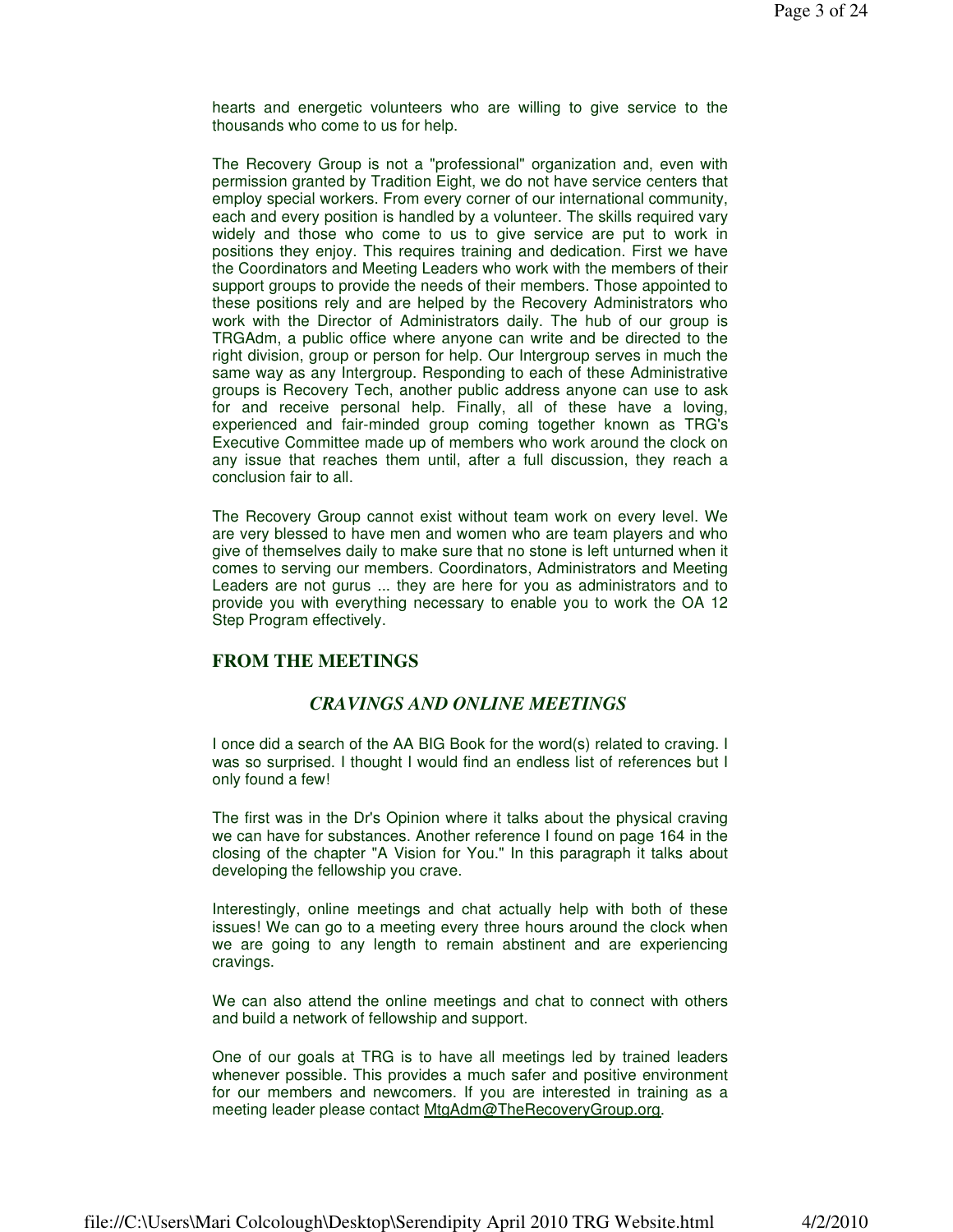Linda Silkwood, TRG Meetings Coordinator



#### **FOUNDERS CORNER**

My little dog - a heartbeat at my feet.  $\sim$  Edith Wharton

To everything there is a season, and a time to every purpose under the heaven.

~ Ecclesiastes

I believe pets come into people's lives for a season ... and a reason. The bonding that takes place with a pet seems to be based on someone's needs at that time in their life ... at least it has been that way with me. This doesn't mean that I loved one of my pets more or less than the other ... any more than I love one of my children more than another ... or my friends. It just means that I have had a greater need at certain times that my pet filled. And because of that greater need, I became more emotionally attached. I've never been able to quite figure out what causes me to bond so tightly with one person than I do another. Or more with one pet than another.

I also believe that the stage of recovery we're in plays a great part in our bonding. Pets do not judge us. We can do almost anything to them including ignore them and they come to us unabashedly with their love and their loyalty. I also know that when we suffer the loss of our pet, it can't be replaced anymore than a child or someone we love dearly can be replaced. When I met someone who became my dearest friend a long time ago, she had a Pomeranian named Sunny. She had lost her 19 year old son to leukemia and had spent quite a long time in deep grief until Sunny came into her life. She adored him. Over the years, I watched her adopt one Pomeranian after another trying to replace Sunny. It never happened ... she never bonded with an animal again, although she still has pets.

I had 13 cats when I was growing up. I was bonded to none of them. Instead I bonded to my chicken, Helen, and I grieved for that chicken far more than any of the cats when they died. After I left home, I had no pets until I married and had children. A black and white cocker spaniel we named Pepper came into our lives but the mailman ran over him and we were petless for a number of years. Then a miniature silver poodle became part of our family for 18 years. Her name was Noelle because we adopted her at Christmas time but she didn't feel like "mine." She was more my children's pet and I wasn't bonded ... I was just the one who fed her and gave her baths. Then I found God's most perfect creature, the cat, again and I became mother to Callie, the calico, for awhile until she broke her tail and died and then Ginger, a long haired beauty was mine until my daughter convinced me that Ginger really should be her cat. So they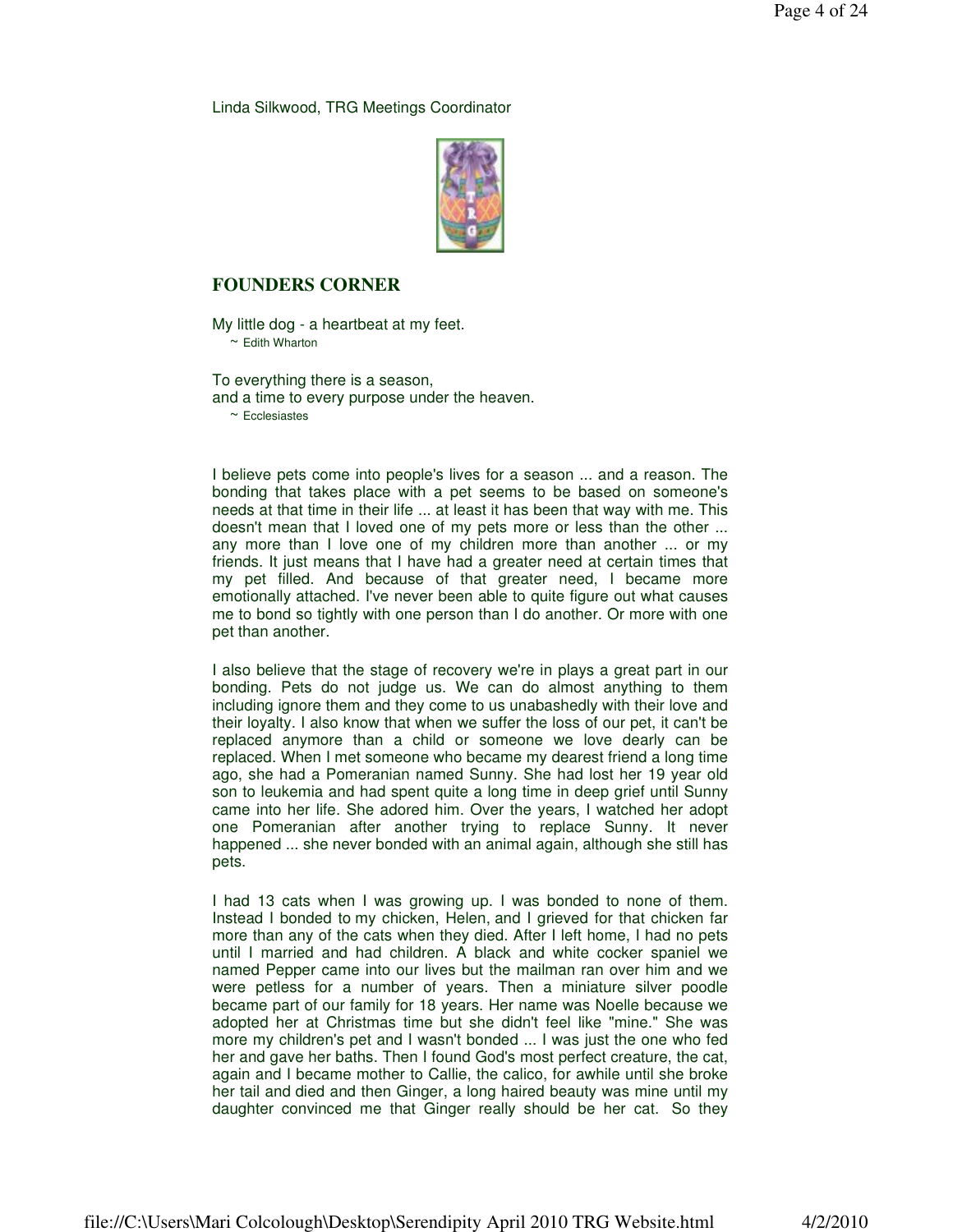moved away and after Ginger no more cats. No more pets of any kind ... until . . . .

I had suffered a significant emotional setback in my life and was in a state of grieving when a small 5 pound Pomeranian came into my life. He had been mistreated by his former owner and the day I looked into his eyes, he became mine. I am convinced that the years of emotional turmoil during the time I've been Tiger's Mom have caused me to wonder what I would have ever done without him. My Tiger's story is below with all of yours.

Have a happy April, my dear loopbuds.

Love in recovery,

Mari<sup>7</sup>

# **SUPER PETS AND THOSE THEY OWN** *The Stories of TRG Members and How*

*Their Pets Help Their Recovery*



#### **NANCY T's BLAIR**



Blair At Tax Time

My granddog, Blair, is a Border Collie that was trained by my daughter-inlaw, Sharon, and a professional trainer as a service dog. The things she could do were remarkable. As a service dog, Blair seemed to know when she was needed and she was loved by everyone. Blair went over the Rainbow Bridge this winter and the loss has been devastating for us.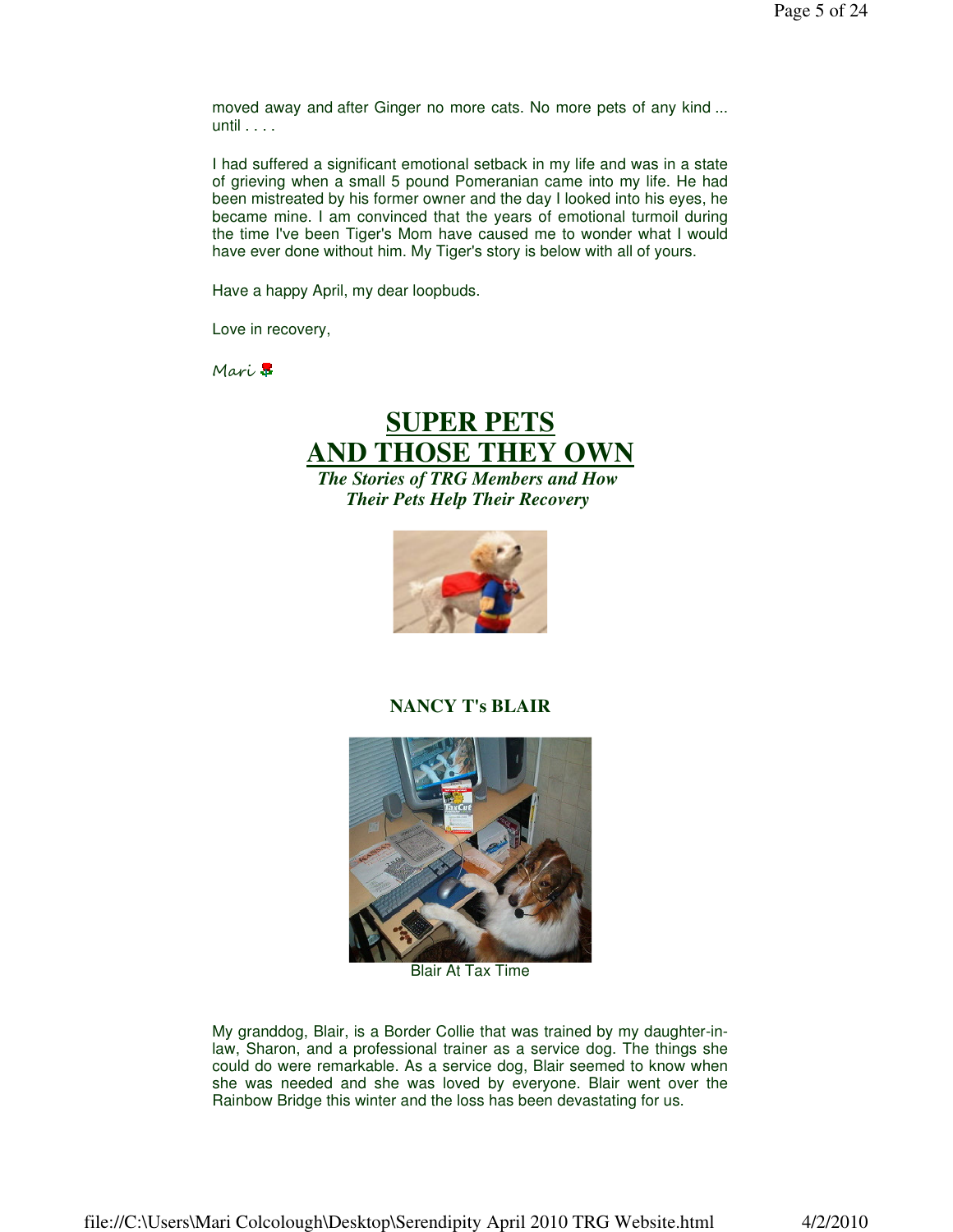Let me tell you how she came to be part of our family. One day Sharon and her daughter were traveling on the freeway when someone dumped 2 little puppies out of the car in front of them. Both are dog lovers so they stopped to save the puppies, but one was dead. They picked up the other one and took it to their veterinarian who managed to save it.

Even though we miss Blair terribly, there is another collie who is following in her footsteps. He also was a throw away dog. Sharon's daughter, Amanda, works for a veterinarian and someone dumped a bag with puppies into a dumpster behind the vet's office. Amanda heard the puppies crying when she was leaving the office for home and rescued them. The vet told her she could have one and she picked out Blaine who is now in his second year of training. He is a much smaller dog than Blair, but is already able to do many of the duties that Blair took such pleasure in performing.

Nancy



### **PATT'S GLORY CAT**

Glory Cat reminds me to "Relax and Take It Easy." Even on days when she doesn't do very much, she will take naps in between. :)

Purrrrrrrrrrrrrrrrrrrrr $=^{\wedge}$ ; $^{\wedge}$ =

Love and great JOY in recovery, Patt

#### **MARI'S TIGER**

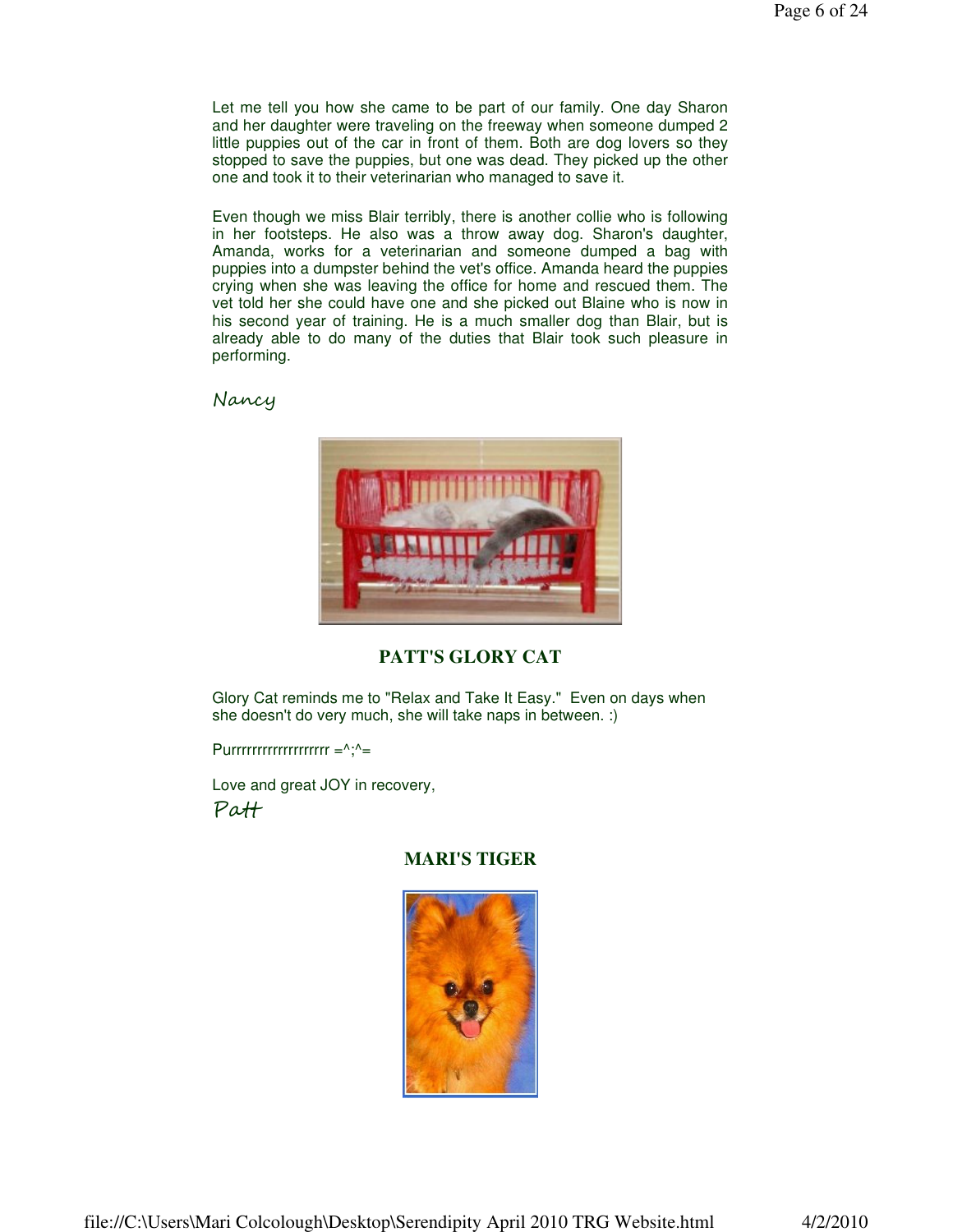

How can a little 5 pound fluffy, furry, funny bundle become the love of someone's life? My precious Tiger and I connected from the very first minute we looked into each other's eyes and my life was never the same after that. Powerlessness has been a big part of my OA program and my little dog's innocence and trust has made it possible for me to feel exactly the same way toward my Higher Power. Tiger relies on me to take care of him just as I finally learned that I am happiest when I can allow myself be taken care of by letting go and letting God. My sweet little guy is living proof that one does not have to verbalize in order to communicate. Out there somewhere is something spiritual that allows this to happen and it requires no guesswork, no magic and Tiger's unspoken words somehow find their way into my heart.

I've been Tiger's Mom for six years and he has never been without me a single day. He knows every move I make and can read my mind. I'm serious! I can also read his. Almost the minute I know I'm leaving the house, he knows and starts running around in tiny circles and heads for the purse I carry him in. His favorite thing is driving somewhere in the car and riding in the grocery store basket. His second favorite thing is being rocked right before he goes to sleep. When Tiger wants something, I know it. He comes to me and sits and looks at me with a certain look that says ... "I want something!" I usually know exactly what it is but we go through the routine anyway. I ask a litany of questions and he has a special look for each of them. Food? His ball? He's lost something? His dog,Ruff? Outside? His Daddy? Play? He will bark when I say the right word and scamper in the direction of whatever it is. If God made angels in the form of dogs, my Tiger is one of them.



#### **ROBERT'S TAKYA**

Takya is my black and white cat with warm green eyes. She will be nine years old this summer. We have lived together since she was eight weeks old. A lot has happened in those nine years. We have walked in the field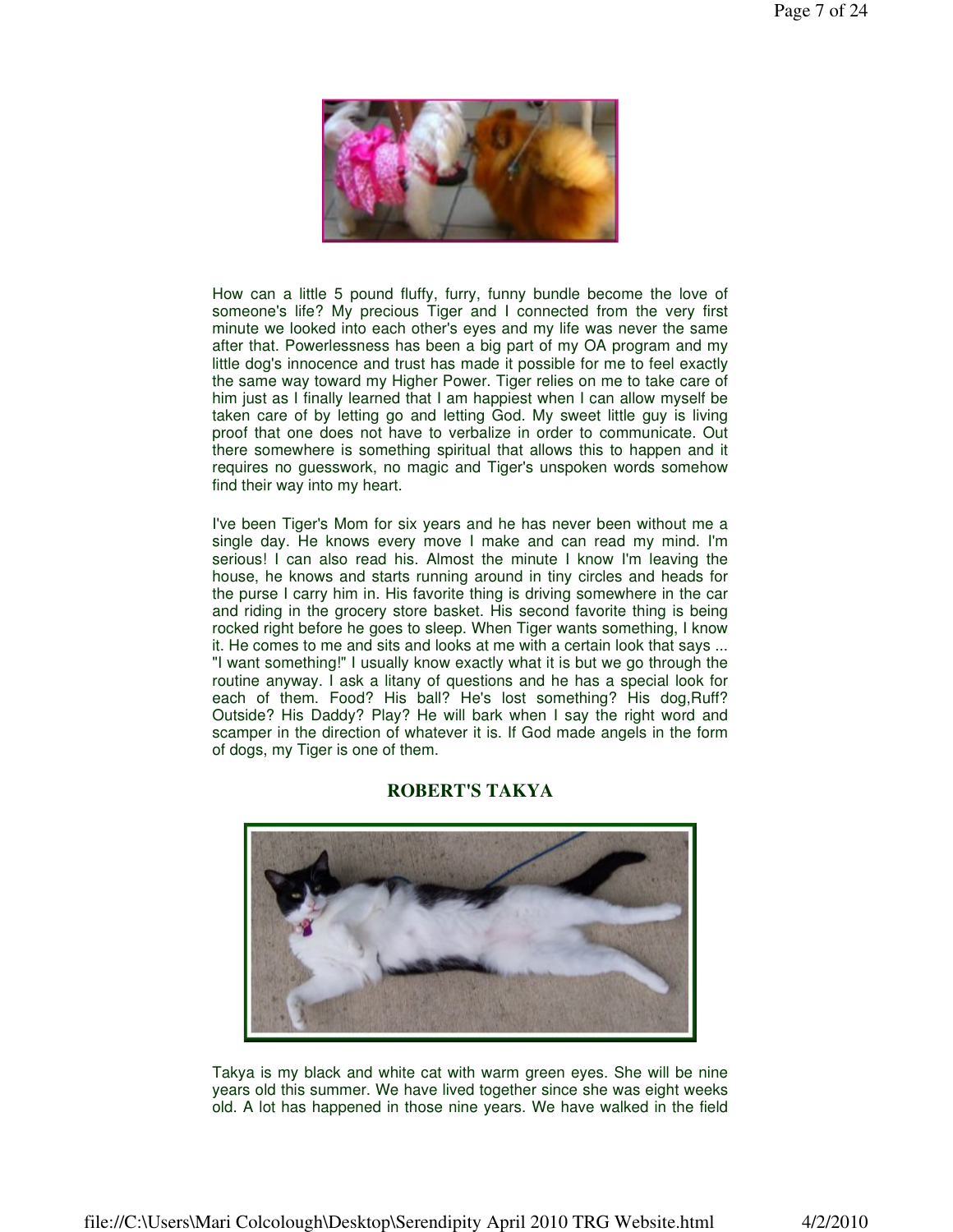behind the house. Chased chipmunks. Soaked up the sun. And her favorite [and mine] snuggled in and slept on 'her human.'

Several years ago she went from a happy, slightly pudgy girl to a drawn and underweight cat who wanted to be left alone to sleep on her heating pad. It turns out she had contracted heartworms and was trying to fight them off. Through research I discovered there was a 50-50 chance that she wouldn't live out the next two years [it takes that long for the heartworms to go through their lifecycle]. There was nothing I could do for her except love her and keep her comfortable. A year and one half later, she started to put on weight and started to act like her old self. Yeah! However, her kidneys were damaged by the heartworms. The vet put her on a special low protein diet and she did great.

I built a sunroom on the house and Takya thought it was built just for her. She soaked up more sun, watched the birds fly overhead and snuggled on 'her human.' She enjoys every minute of her life, as it happens. Life is not always serious. Enjoy the sunshine. Enjoy the process.

Last autumn, Takya lost some weight and was lethargic. A quick trip to the vet's and it was discovered that she had a bladder infection. Medication cleared up the infection but her damaged kidneys were failing further. In addition to the special diet, she now takes a liquid medication, best described as chalk in water, two times per day. Also, she receives 150 mg. of saline solution daily through an injection under her skin.

Through all this, Takya has been a trooper! Whether she has just received her injection or makes faces at me as I squirt her medication down her throat, with in a few minutes she is up on my lap demanding attention and love. Takya snuggles in deeply and falls asleep. Her love is unconditional, she does not hold my actions against me. She enjoys the sun when it shines, cleaning her fur till it glows. Her muscles have become weaker and she cannot jump up and visit her favorite sleeping spots anymore. Takya knows and accepts her limitations. I know her time with me is limited. I deal with my feelings by using the 12 Steps and Tools of Recovery. I might suffer from a disease, but I do not have to make myself and everyone around me miserable. I can choose to have a positive attitude and keep fighting my disease.

#### **NANCY A's ANGEL**



This is my Bichon Frise, Angel. I got her one gloomy December, two days before Christmas. It was a most depressing year. No real plans for the Christmas season, nothing to do on Christmas day, no gifts to get, no gifts to give. I was very depressed and thought "what is something that I have wanted to do for myself for years and have denied myself thinking it was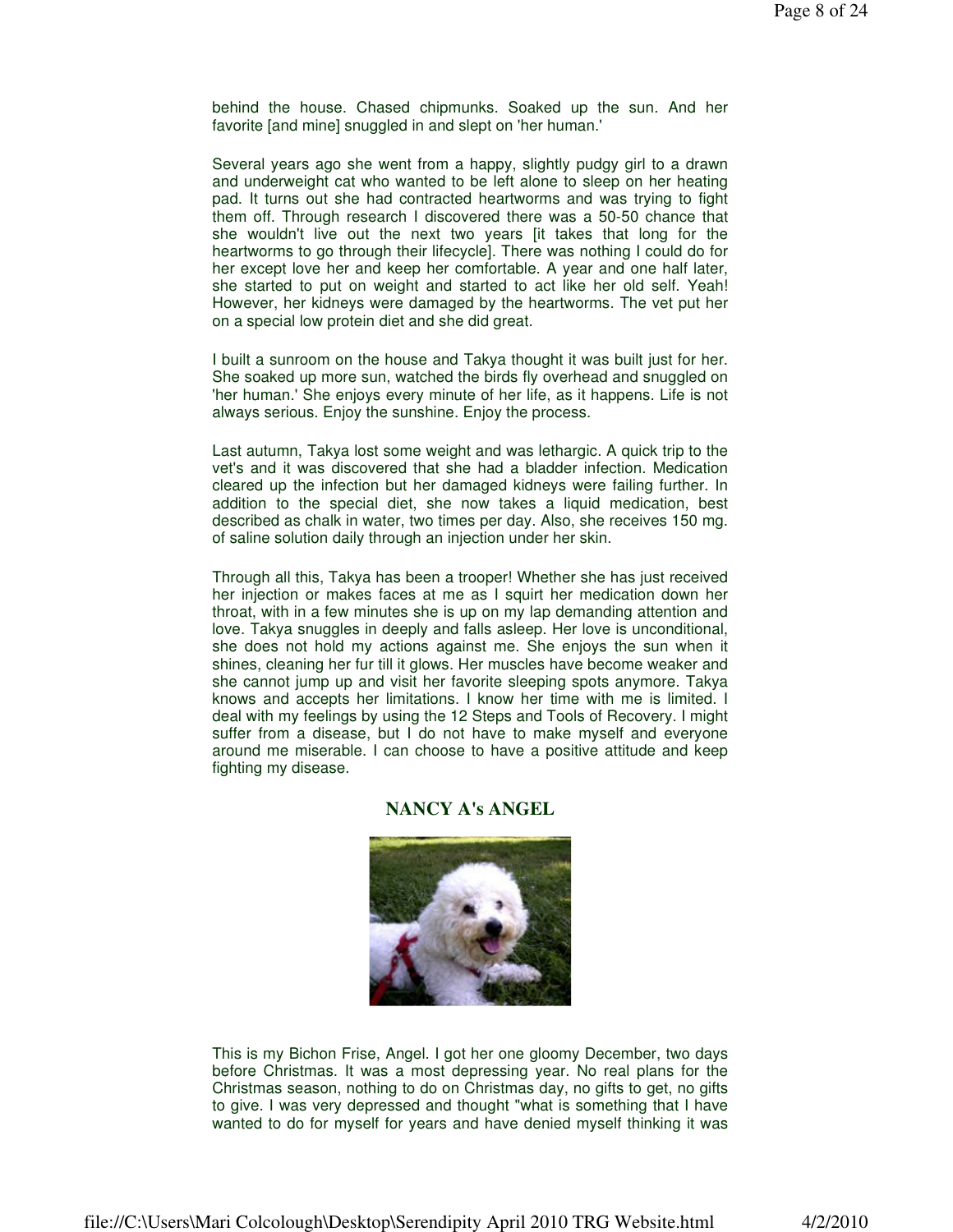too big to accomplish? A dog was the answer. . I had been corresponding with a breeder for a while, who just so happened, was driving a few puppies up that Friday afternoon. I picked her up during my lunch hour at work, from a van parked in a parking lot on the lower East side of Manhattan. I put her in my tote, brought her to work, propped her up on my computer (she was about 7 inches), finished the day and went home on the subway, with her in my tote, on my lap. That was the beginning of a new life for me!

Angel has been the key that has opened the door to the whole world for me. She gets me out of the house, attracts people on the street, brings me new friends, elicits smiles from everyone we see, and is a very friendly, loving presence in our community. Best of all – I can sleep at night! I had been under a doctor's care for anxiety for a year or so before I got her, but never really totally calmed down until Angel was snuggling with me on my bed at night. The unconditional adoration I get from her is unlike anything I've ever had. There is no sacrifice too great to make when it comes to the care of this spirit of love in my home. I bathe and groom her myself, a great pleasure, and a great way for us to bond. I feed her better than I feed myself! When she wants to eat things that I am eating that aren't exactly healthy, I say to her "do you think I would let you eat this stuff?!!??". No – I prepare her food with whole grains, fresh meat, and fresh vegetables. She's virtually on grey sheet!

I don't know whether I would be here if I didn't get Angel, she has been my angel of mercy.

Nancy A. – New York

#### **DODEE'S CHARLIE**



I have many dog stories, but I have chosen Charlie, our adopted bassett hound. Maybe because he was with me the day I decided to make the call to Overeaters Anonymous.

I had seen my primary care doctor to find a way to lose weight. I was 60 pounds overweight by the charts. I wasn't eligible for the gastric balloon because of previous intestinal surgery and didn't weigh enough to have bypass. My PC doc sent me to a GI specialist. He told me that the surgery wouldn't help if I continue to eat compulsively. I said I still wanted it and he said he would present it to the board.

He called me back with the results one day in April. He said it was as he thought -- my insurance would not pay for gastric bypass. I asked what I should do then. He answered with derision in his voice "go to Weight Watchers."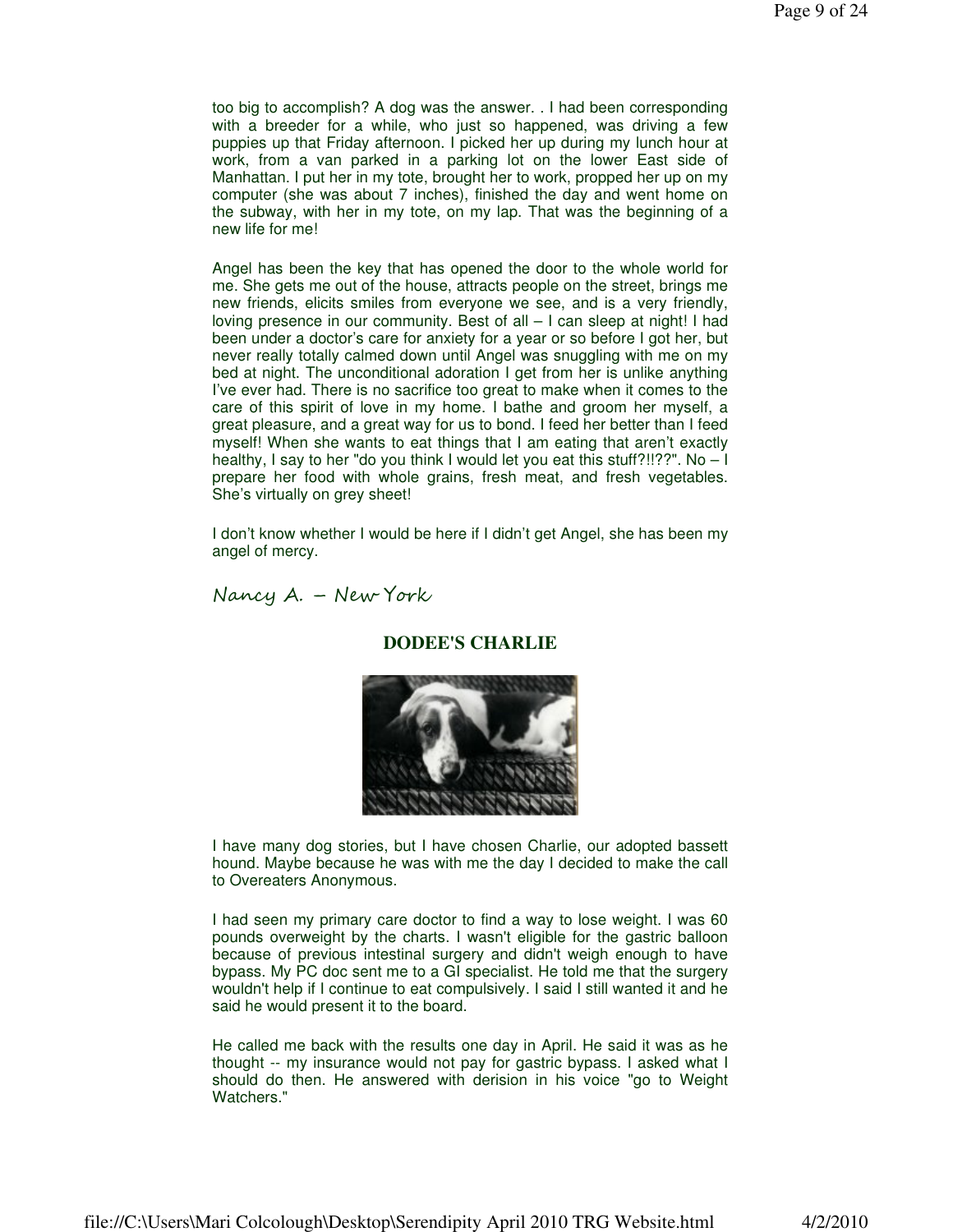When I got off the phone, I felt awful. I really wanted to talk to someone who understood and I couldn't think of one person I could call. So I put Charlie on his leash and walked my three-mile walk, crying all the way. By the time I got back home, I was down to two options -- a hypnosis clinic that advertised a lot locally or OA. I figured I had better try the cheapest one first and as soon as I got home, I made the call.

Charlie was my companion as I did my daily walks and often helped me understand my relationship with my HP. Here's one:

We were walking on a slight incline and I saw another owner walking with a big dog. The two owners could see each other, but because of the incline, the dogs couldn't. I thought it best that we not meet up with the dog. I changed course and went to our right and the other owner changed course and went to his right. Charlie never knew that a change had been made. I realized that my HP does this for me all the time. I am being gently led down paths. I can't see the obstacles that i am steered around -- I just trust that my path is the correct one.

**GERRI'S SNICKERDOODLE AND POOHBEAR**

Dodee

I'm Gerri, an abstinent food addict and "mom" to Snickerdoodle and Pooh Bear. These two little fur babies teach me about unconditional love. They think I'm the greatest. When we stay out a little longer than we should, we are still greeted enthusiastically, by wagging tails, jumping up and down so we'll pick them up and get some lick-kisses.

I wish I was half the person that my two dogs think I am. Perhaps by continuing to take the steps and look for opportunities to be of service to others, I might get a little closer. Perhaps by overlooking when others make me wait a little too long, I might get a little closer.

Pooh Bear is a little compulsive overeater and this creates problems for our new puppy, Snickerdoodle, who is not gaining weight as she should. I've got to watch them at meal time, so that Pooh doesn't eat Snick's food. I understand how she feels; I often would like to eat my husband's food! God must be watching over me at meal time too.

Love, Gerri Trust God and buy broccoli!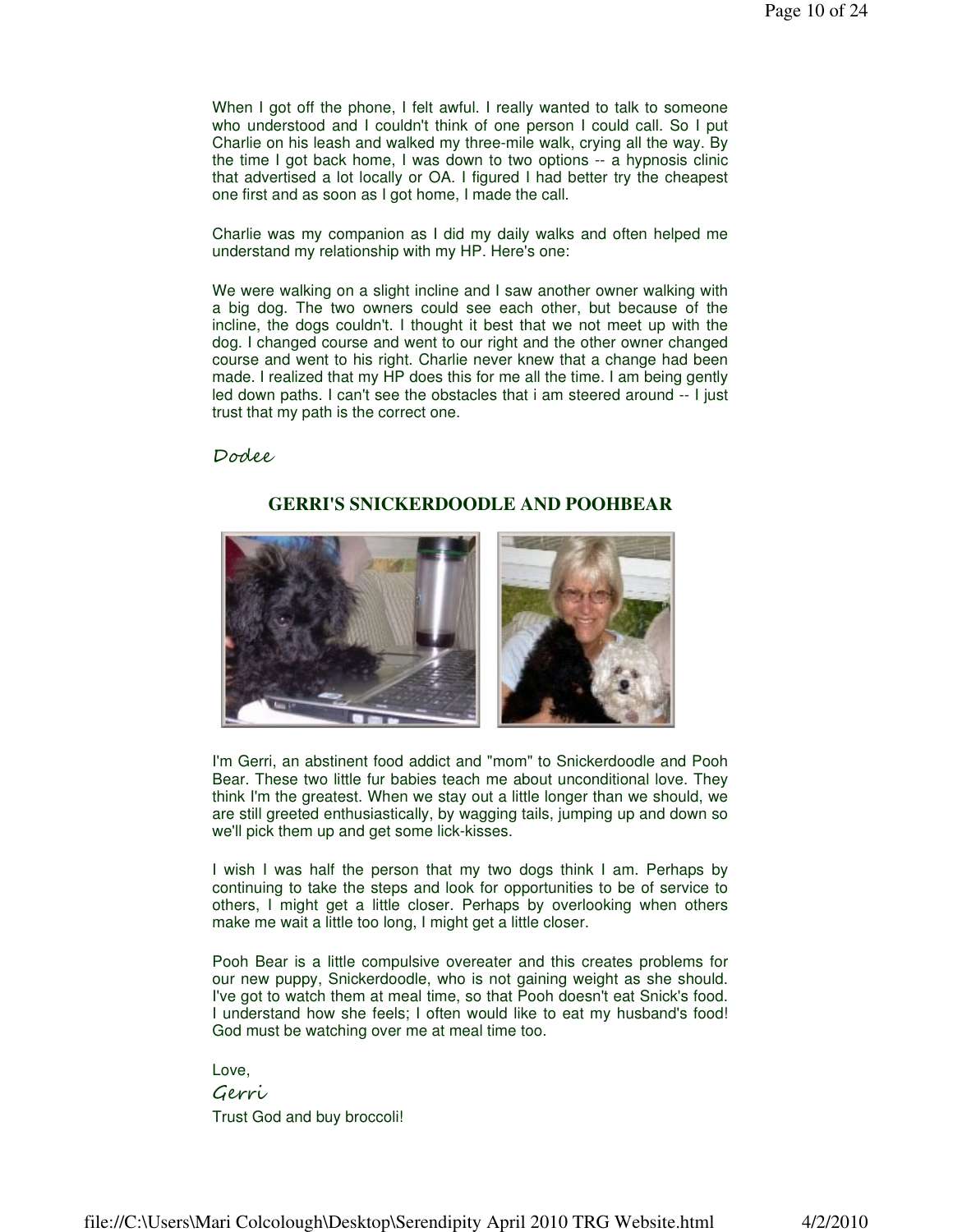# *KAREN'S CINDY How My Service Dog Helps Me Live My OA Program*



I have a disability and use a Service Dog that allows me to live a fairly normal life. Cindy, my dog, is very food motivated...just like me! She is easily trained with food. When I go somewhere with her, I always carry a little tin with her kibble in it and shake it to get her attention. I also keep mints in another tin. Yep, you guessed it, I made the mistake one day of grabbing the wrong tin and took her kibble on a walk with me!



Cindy is very sneaky. She will never let me go into my kitchen alone. She is trained to go no further than the dishwasher for safety reasons. So there she sits, by the dish washer, watching me do my thing in the kitchen. She makes it very difficult to sneak anything. She knows that good things come from crinkly foil or cellophane. I know my higher power has a sense of humor because he uses my Service Dog as his watch dog over me to ensure I am eating healthy. I never thought about it until recently how much she is also my OA Service Dog because she watches everything I eat and she acts as my conscience. I'm realizing more and more how she teaches me how to live the OA program and to be honest about what I eat. I've learned I can't cheat nor sneak food living with an OA Service dog in my home!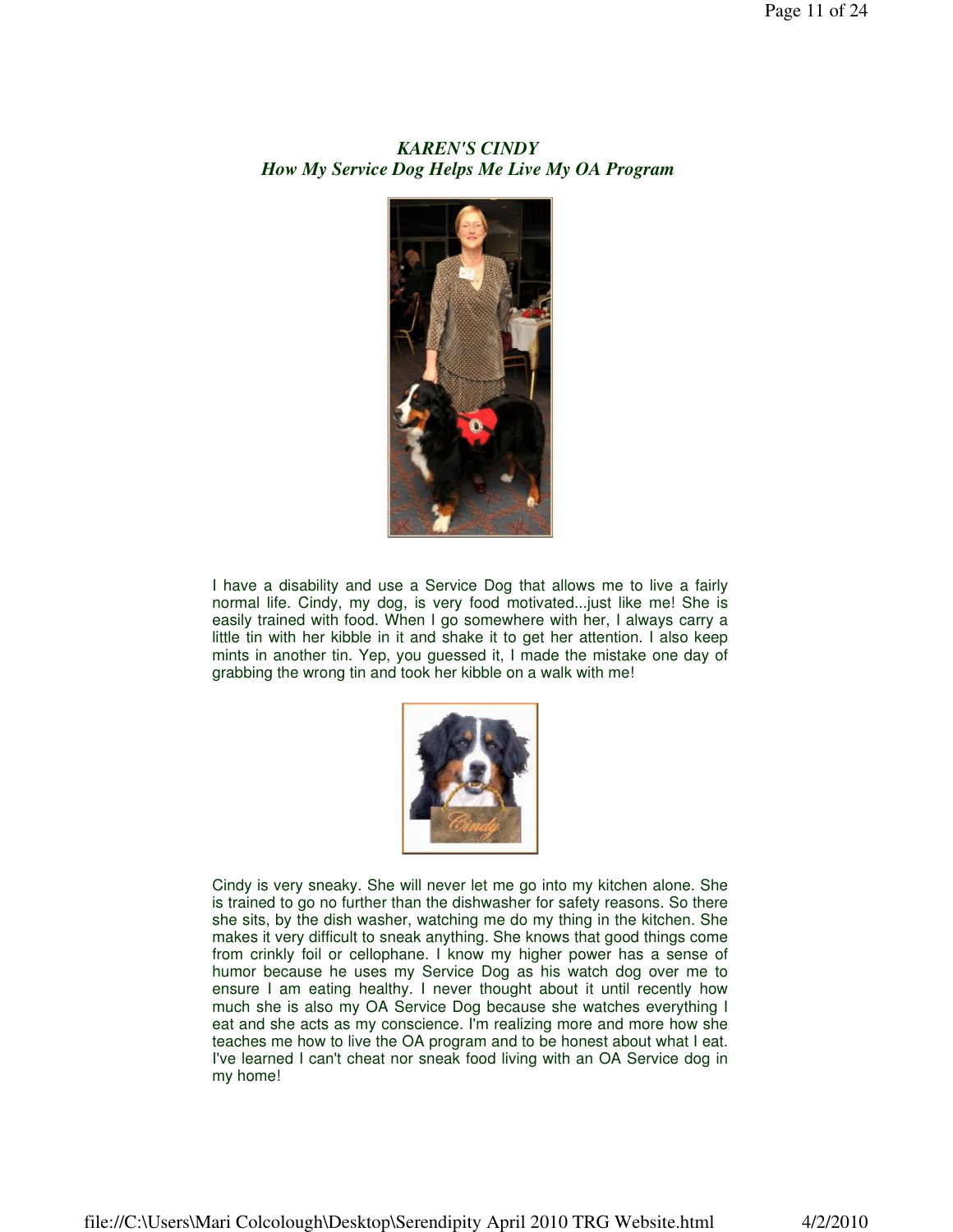#### Karen A.

#### **LINDA'S ASPEN, PEPE AND RUDIGER**





Pets have been a big part of my life almost from the beginning. When I was three, our cat, Fuzzy, had a seizure right in front of me and died. I had never seen anything die before. I gained my understanding of death there and then. My cats were my best friends. They meant the world to me when I was growing up. In my life thus far, I have probably had hundreds of pets: cats, dogs, mice, guinea pigs and Joyce, The Gerbil. They have greatly enriched my life and that of my family. Even though I am sixty years old, our pets are still part of the family. I put their names on our Christmas cards right along with my husband's and mine!

As a compulsive overeater and a person in program, cats both show me how I act and show me how I should act. They are probably my best teachers! We currently have two cats, Rudiger and Aspen. Aspen was a declawed cat who appeared, nearly starved, on a farm. The farmer took her to the Humane Society and they worked long and hard to save her. Probably because of her previous shortage of food, Aspen loves to eat! She and Rudiger are not friends. Whenever Rudiger annoys or frightens her, I have observed Aspen going up to her food dish and gobbling up her food as if there is no tomorrow. The first time I saw this, I said, right out loud, "Aspen is a compulsive overeater!" I mentioned this on one of my loops and quite a few other people responded that their pets are compulsive overeaters too. In Aspen's case, I don't think she is

mimicking us. I think it is largely a reaction to having a lack of food and in having little else that she can control in her life. We have to measure her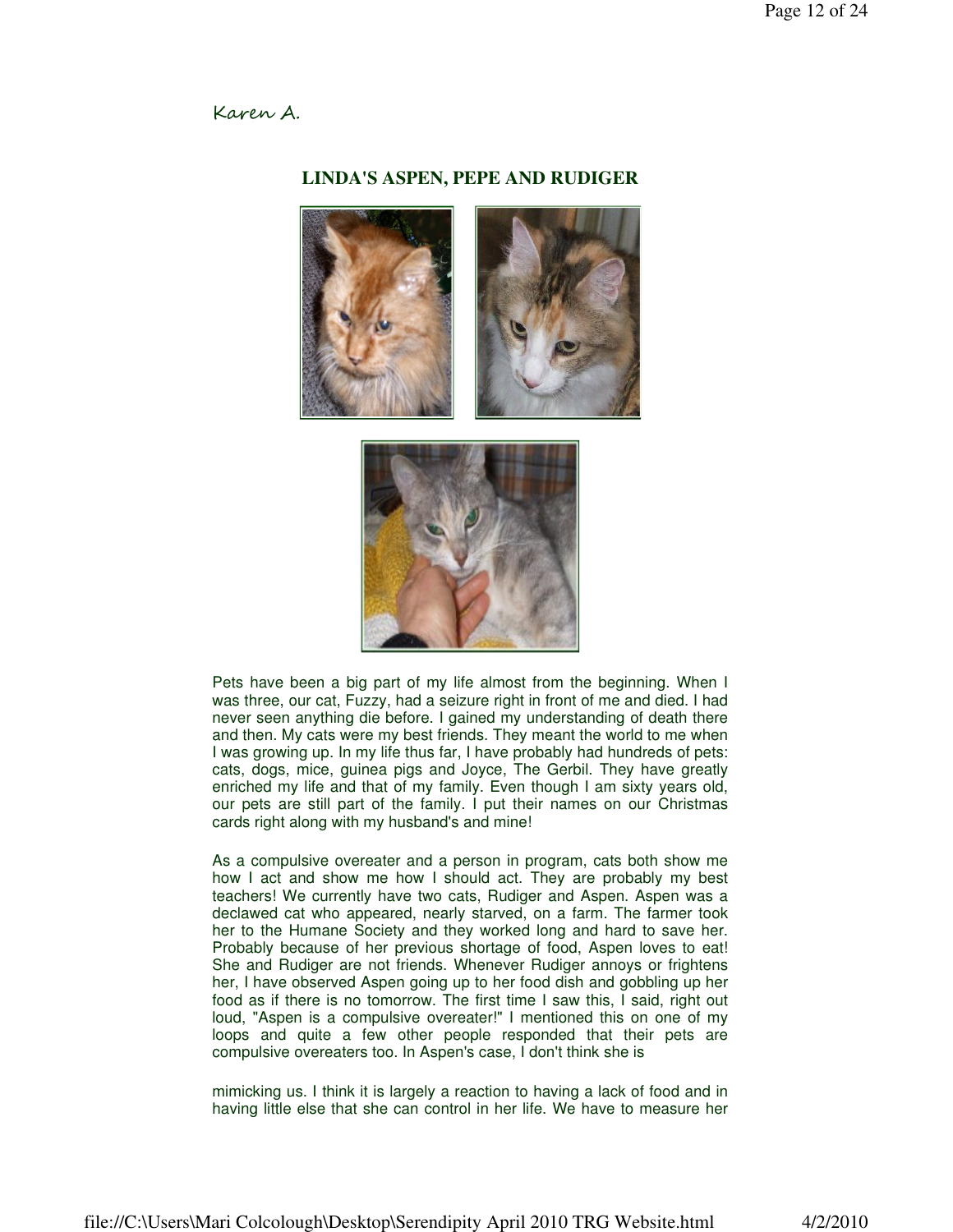food and chart it or she would be enormous! She's over ten pounds and has a small frame. We had another cat, Juliette, who appeared on our farm quite a few years ago. She had gotten too cold and her ears and part of her tail fell off. She was one of the most motherly, loving, animals I have ever known. Having also nearly died, she was full of gratitude and love. However, I noticed that she really packed on the weight. It was probably a case of considering having enough food the height of prosperity. The first time she walked into

our house, she found the double bowled food dish and laid across the top of it. She had a look on her face that showed complete satisfaction. I could almost hear her say, "I have arrived!" I think that having enough food is also a measure of success and satisfaction for me as well.

We have all had bad days in which lots of people snipe at us and things go wrong. We come home and bark at our spouse and the kids. Maybe they are sharp with the pets. Then, I have observed that the pets hiss or bat at one another. The bad will just moves all through the home. When I see this, I know it is time to stop and calm down. It isn't fun watching the pets mirroring the worst aspects of myself!

In times of stress or sorrow, our pets have been soothing. Their love is unconditional. Juliette and Dutchess both had purrs so soothing that I wanted to record them! Those darling cats have been gone for years but I will never forget them. Rudiger, our eight year old female that we adopted in October, has a really odd purr. It is not particularly

rhythmic. It is as if she is playing it by ear. We can feel it in her side rather than in her throat where purrs are usually apparent. Yet, it is special to think that she is playing this sound just for me.

Of the four cats who moved to Saskatchewan with us, the final one, Pepe,died in October. He was nineteen and he had been ours for most of his life. My husband and I planned not to get any more pets. We thought we had paid our dues to animal society. We thought it would be nice not to have to hire pet sitters prior to taking a trip. We thought we'd save a great deal of money on vet bills. However, we didn't even last a week before we adopted Rudiger! One hour less than a week since Pepe died, I was down at the vets' bringing Rudiger home. Life without pets wasn't life. It was mere existence. I suspect that we will have pets as long as possible. They are family members to us and we love them dearly.

### Linda

#### **SHANNON'S BEANIE**



I met Beanie about 14 years ago. She was a shelter puppy, a shepherd mix with floppy ears and one white paw. I adopted her with my soon to be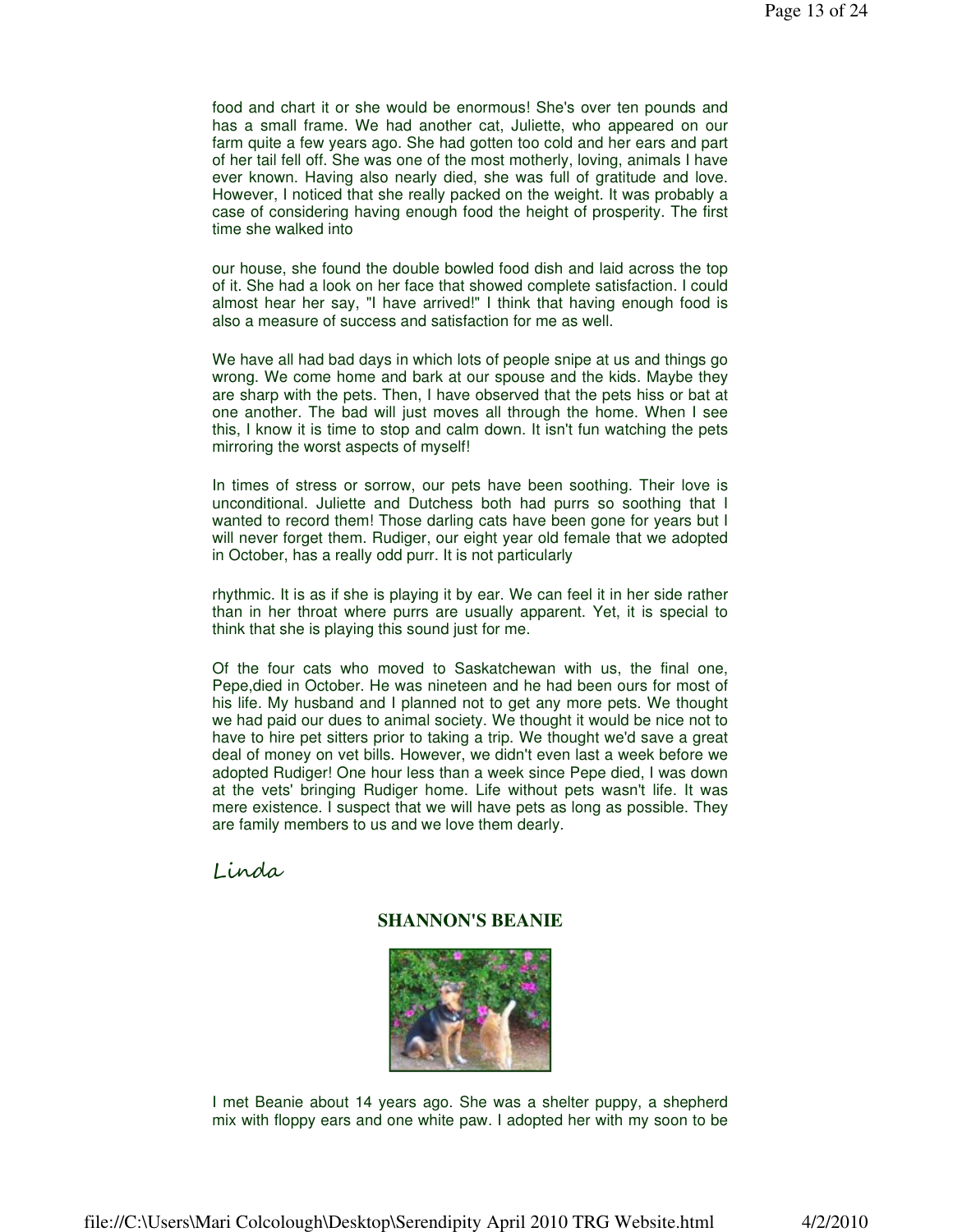ex-boyfriend. She was our attempt at family and settling down. Two months into dog ownership, our pack of three, turned into a pack of two, and both Beanie and I were the better for it. I cried every night into my glass of chianti, but I found loving a dog is far superior to loving a boy and slowly, oh so slowly, I began my journey into recovery. My drinking and partying slowed down a lot. I stopped staying out all night. It's really hard to stay out all night when you have a puppy at home. Because I was single, my diet was mostly vegetarian. Having a dog meant, I walked a lot so I lost weight our first few years together. It was easy to tell myself that since weight had stopped being such an issue, I was okay. I met another boy, we got married, and I put on 40 pounds and started drinking myself into early middle age.

At 32, my dog Bean was 5 years old. We were joined that year by another shelter dog, a little Pomeranian named "Frankie Pom-Pom." Loving animals, slowly teaches you to love yourself, and after 20 years of drinking and doing drugs I decided to get sober and I went to AA. I gained an additional 10 pounds my first year of sobriety. I was 5-5 and close to 210 pounds, but I was sober. I would take my dogs to the park. I would go to meetings, and for about a year, I ate whatever I wanted.

Sept. 11<sup>th</sup> came, and I ate an entire cheesecake. Shortly after, I again started dieting and lost about 40 pounds. My first husband hated that I quit the bar scene and resented the new healthy me. He wanted his party girl back. At two and a half years into sobriety, I put on my girl pants and I left him. The hardest part was the two weeks in between apartments when I had to leave my dogs with him. I moved in with husband 2, and we settled in to a life a domesticity. Long walks in the park, and lots of ice cream at night. I quickly gained back the 40 pounds I had lost.

From 2003- 2009, I have gained and lost 600 pounds. Every year would start with good intentions. January- April I would lose, September-December I would gain. Long walks with my dear Bean stopped being an option about 2 years ago, her arthritis has gotten too bad. For the last six months, I have had to come to terms with the fact that the best friend I have ever had is going to leave me soon. In early January, after a season of bingeing, I laid down next to my dear dog, and I cried. "You can't leave me yet, I'm still broken."

About a week later, I got into OA. Beanie's bed is set up near my yoga mat, and a few times a week she hangs out with me while I slowly ease my body back into my yoga practice. I don't do yoga every day. I don't work out every day. I don't eat ONLY vegetables (although I seem to be eating a lot of them lately). I don't starve myself. I don't promise myself that I will lose 40 pounds by bikini season. Instead, I pray every day, I eat three moderate meals a day, with no snacking in between. I avoid my trigger foods. I email my sponsor my food, and I check in when I am unsure what to do. I go to meetings, and I share with my recovery loops.

I thank God for every day I have with my dear dogs, especially Beanie. She has been my guardian angel for almost 15 years now, and she has loved me both fat and thin. Every day with her is a gift, and although I pray she will stay with me a little longer, I know that I am no longer broken.

#### **CATE'S DESTINY**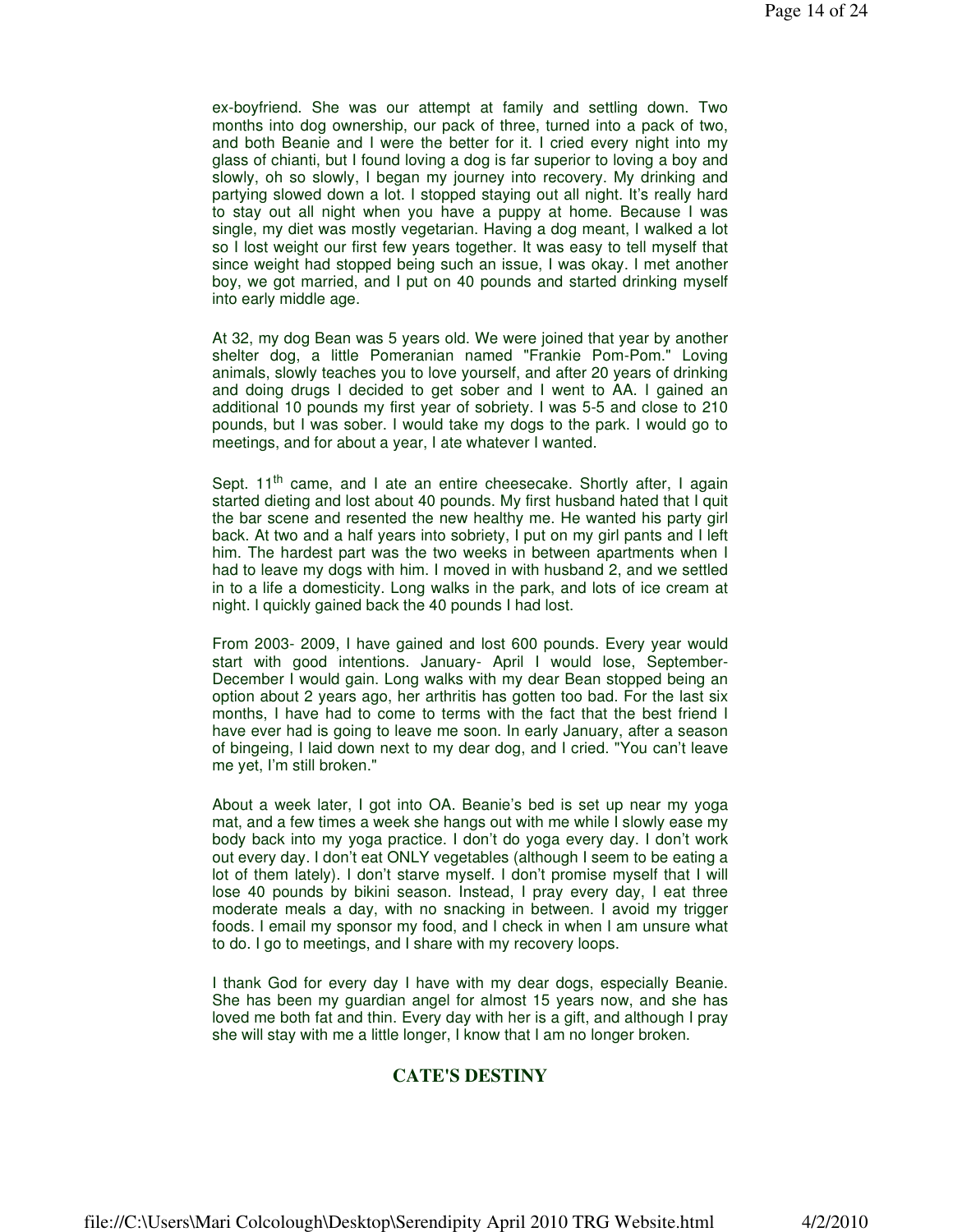

I named him Destiny, and quickly realized that he had already adopted me. He taught me again how to have fun, to relax, to play and to laugh. My quiet empty home became one filled with love and chatter. There were no more empty lost moments. Destiny called me to the present moment again and again, and together we passed the next fifteen years as partners in mischief and delight and unconditional love. In the midst of it all, I found my new directions without seeking and struggling. The paths were laid out before me simply by living life on its own terms and in its own present moments.

If ever again I begin to wonder if God is truly going to provide me with what I need to live and give life fully, I remember the miracle of Destiny, brought to me twice before I knew enough to say yes; bringing with him more gifts than I ever could have thought to seek. The generosity, gratitude and joy of life, all wrapped up in one little gray bundle with a head bigger than his body and eyes that reflected the light of the divine.

Cate



**DEB'S MIKO**

This is Miko, my 5-year old Shitzu. She is my constant companion. All of my dogs play a huge part in my life and my recovery. When my husband and I became empty nesters, I bought her to cheer him up. The first time I saw her picture on the internet, I fell in love with her eyes. She bonded with me much more than my husband, so he kept saying, "you stole my dog". A year later I bought him a Shitzu also.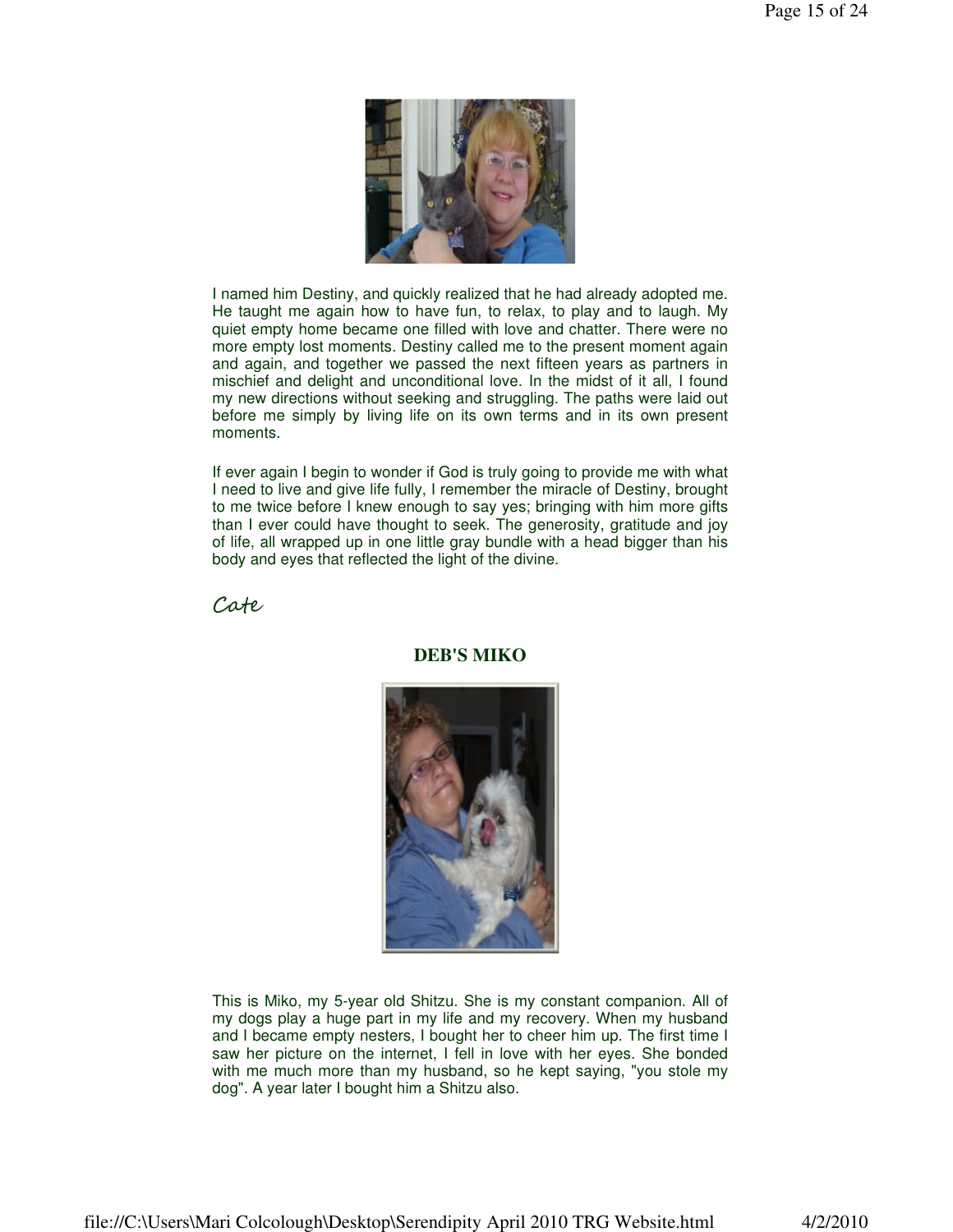Miko sleeps between us in bed and gets really mad if you try to move her. Her favorite daytime place is on the back of the couch. She often tries to get up behind my head when I am in a lawn chair and doesn't get why that won't work like the couch. Her favorite thing is kissing my husband or me. Her favorite food is crackers and her favorite toy is a stuffed beaver. When I am sad, Miko kisses me. When I am happy, Miko kisses me. So, unconditional love abounds. As I consider all the wonderful blessings in my life, I always include my Miko.

Deb

# **CLARA'S GOLDIE AND TOOTSIE**





#### **ONE GREEN BEAN AT A TIME**

#### A Parable For Sponsors & Sponsees

Goldie, the cutest little long-haired chihuahua is a new gift from my friend, Ruth. We've spent the whole holiday vacation bonding and just enjoying each other's warmth. But the honest truth is that she's learned to "go" outside via my front door and the resulting hidden time bombs are embarrassing not to mention hard on my grass. So... my task this vacation time was to get a doggie door put into my sliding patio door (check), get a little fence put up for her in the back (check) and train her to go outside in the back. She used a doggie door at Ruth's house so I felt like it would be a piece of cake.

I carried Goldie outside and down the steps and got the fence all secure. Then it was time to teach her to come back in the same way she went out - - via the back door and the steps. She'd climbed them before with no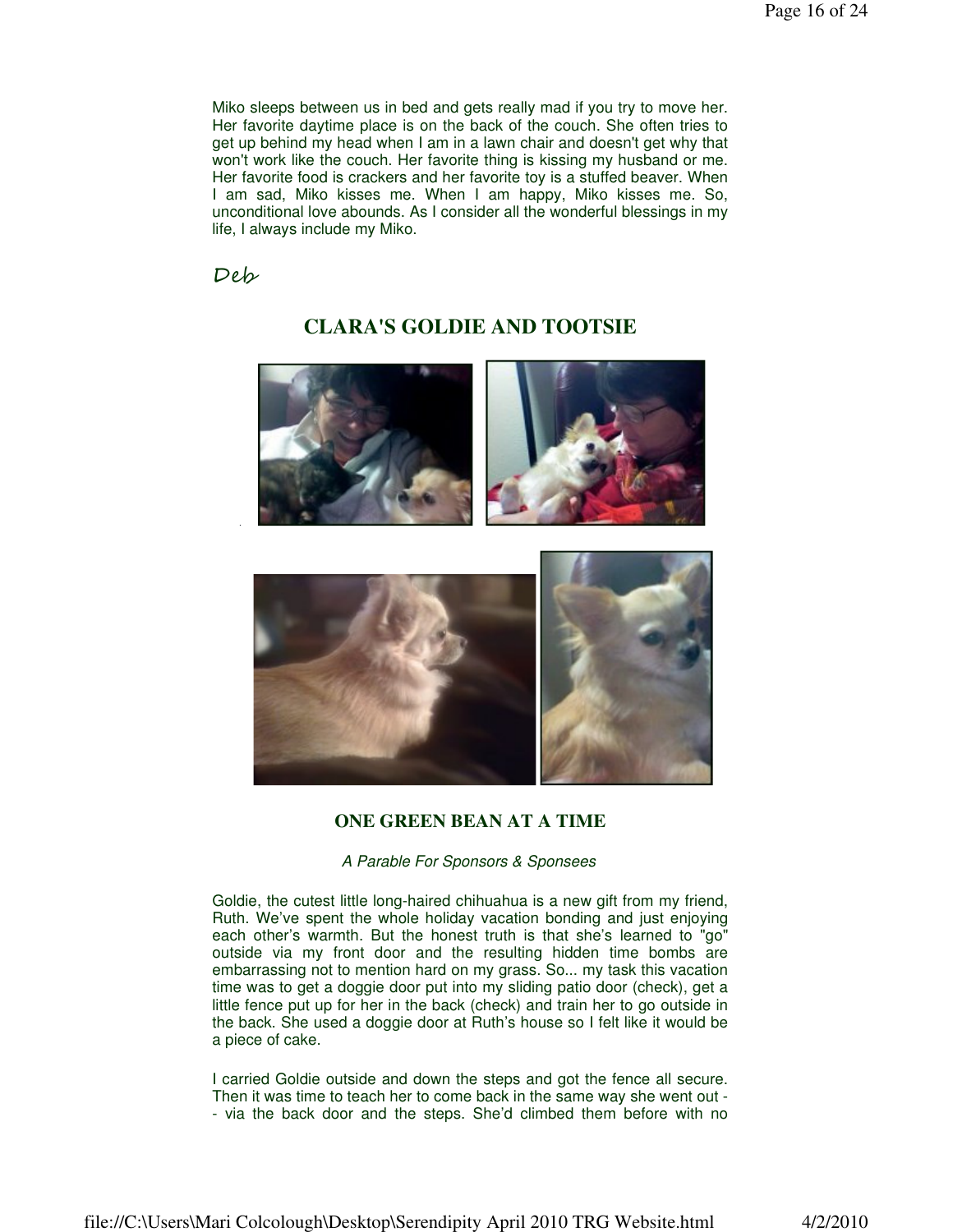problem so I thought, hey, this will be easy. Well, Goldie balked at the first step. Nope. Don't recognize that. I want to come in the front door (aka the easier, softer way). Nope. Not going to let you in that way. I wheedled and I pleaded and I praised when she approached the first step. But she is shy and bashful and it was new and unknown. So I pulled out the can of French Style Green Beans. She loves green beans.Oh she wanted that green bean SO badly but just couldn't make first step. She'd approach it and then run away, looking all around for another way. "Maybe there are some green beans here on the ground. I know I found one here before." Nope. But there's that one. Ew. Okayyyy. She eased up to that first step, grabbed that green bean and ran. It took a long time but she finally got up that first step, grabbed a bean off the second step and acckk (yeah that's a sponsor word... acckk) was back on the ground again. Well I kept playing with green beans... it's attraction not promotion after all, right? ONE Step up....run back down.. Step two... then three... patiently I fed little pieces of green beans to Goldie. I found out pretty quickly that I had to keep her attention or she wouldn't see the green bean "land" to get it. She spent a fair amount of time at each step sniffing the step itself. Trying to figure out what it was. And always she'd go up a step or two. Before long she wasn't even aware she was climbing steps anymore, but what she did know was that it was all new and she didn't like that!



Finally, finally she made her way all the way up to the lower deck. WOW. Good girl! Then the last 4 steps to the screened porch, she was getting full. Green beans not so attractive anymore. "This is strange. I don't know this way. I think I need to go find a different way." So more patience. More trying not to scare her off. More trying to show her the way. Finally when she was just not going to climb that last step, and I was tired and my feet were wet from putting the fence up in my slippers (yeah dumb I know) I gave up and went inside. I thought well she's so close... maybe if I turn on the microwave she'll hear the ding. I had just turned back to the dining room when in Miss Golden Girl prissed right through the dining room into the kitchen like she knew exactly what she was doing. As soon as my back was turned and I had given up for the third time... she just decided to come on in. Sigh.

So the next time you're ready to give up on yourself, or if your sponsee seems to go up a step or two but then right back down... be patient. God wins in the end. Happy Spring to all and many blessings as your find your own life's delight one step at a time.

# Clara T.

### **DAWN'S HARRY AND SET**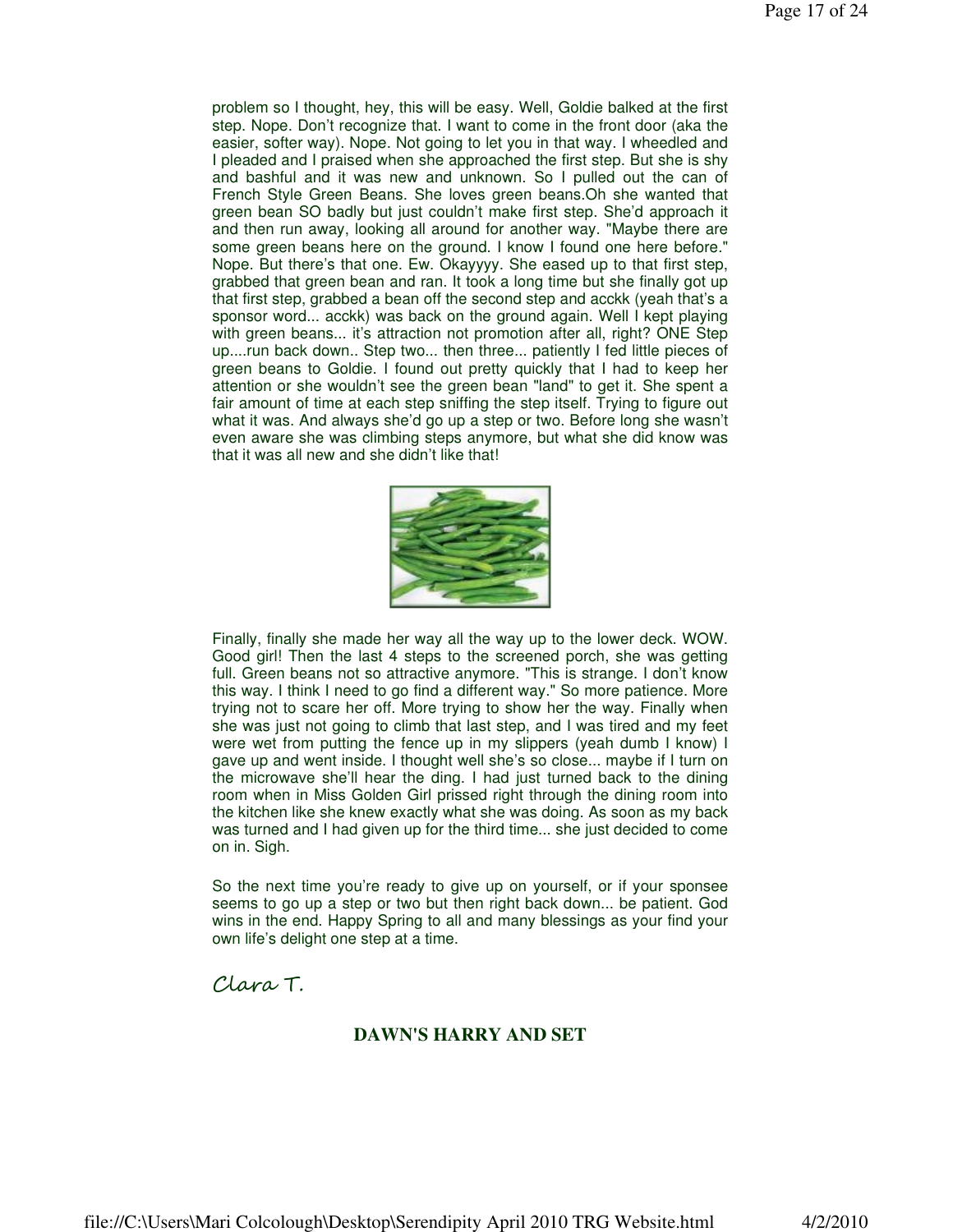

In March of 2008 I was asked to foster 2 cats for a friend in recovery who was going into treatment. Harry and Milly came to me flea bitten, disease ridden and, as I found out later, 3 weeks pregnant. They were my first pets on my own. I had owned animals before but with my ex-husband and I was never really present for them. I was always rushing off to do one thing or another.

On April the 22nd a litter of 4 kittens were born into my life. Isis, Aten Ra, Set and Osris were the most beautiful bundles of fun ever. I watched them grow and with 6 cats it was soon apparent I needed to find homes for them. Osris and Set soon found homes with the parents of a friend of mine and I kept the parents and the two girls. I loved and cared for them as best as I could. They had a loving and happy home.

Last year in about June Harry, the father, started to disappear all day. I was distraught. By December he was hardly ever around and it was apparent that he had found another home. I met the lady who he had adopted and agreed that it would be best for Harry to live with her. I grieved for Harry for months before he left and afterwards. I see him now in the shadows of my garden sometimes. A little reminder of the love he had for me and I for him.

These things seem unrelated to OA recovery but for me they are intrinsically linked. I had to learn to let go of the things that comforted me in my trigger foods. I had to be strong and learn to let go of control of Harry and of my food with a food plan. I had to learn to love myself and have responsibility for my recovery in very much the same way I had to learn to open my heart and show up for my cats. Letting go of the old life of rushing and running around has allowed me to eat abstinently and also be present for my girls when they want a cuddle on my lap. They can tell, and do tell me, when I am frantic, rushing or irritable. They are my lifeline to sanity. They teach me calmness, serenity and acceptance.

Most of all they have taught me healthy boundaries and love for myself. They are incredibly good at telling me when they have had enough. They eat when they are hungry and leave it when they are not.

I am grateful for the lessons they teach and to my Higher Power for bringing them into my life.

Walking with you,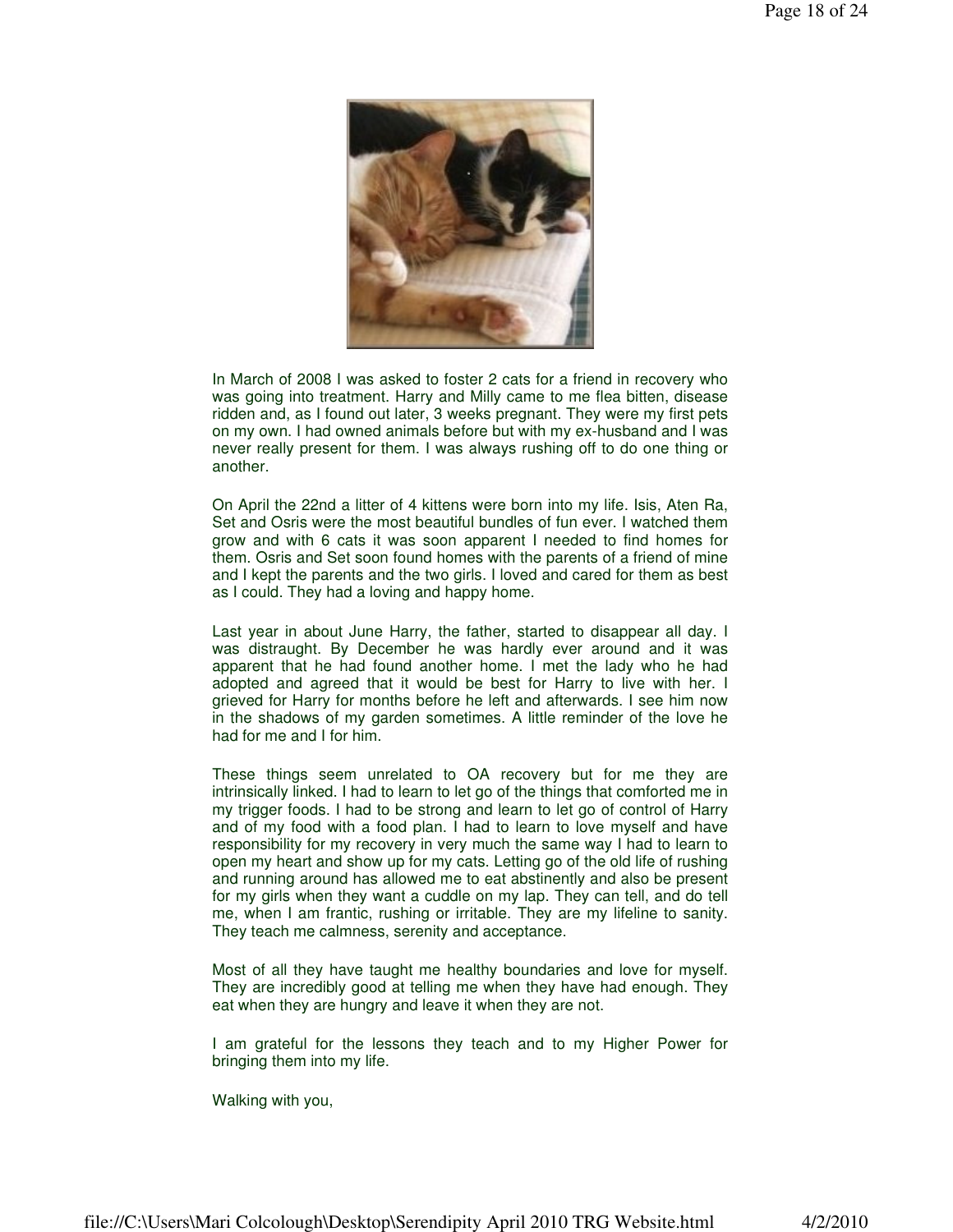#### Dawn W

#### **BARBARA'S MARTHA\***



There is not a sweeter little dog in the whole world. She is a 7 year old white miniature poodle whose total purpose in life is to protect and love me as much as she can. She jumps on my lap, looks at me with her big dog eyes and implores that I adore her 24 hours a day.

She has helped my recovery enormously. Martha is constant, dependable, loving, supportive and always excited to see me. I certainly do see HP in her because those are qualities I need in HP for my continuing recovery. She is such a great listener and another stellar quality is that she is not a compulsive overeater! Simply amazing! Kibble will stay in her dish for 3 days before it's gone. But she is a wonderful pre-rinser before I put the dishes in the dishwasher. She's also a great snuggler in the morning under the covers.

She gets me out and about for a walk and has even talked me into longer walks these days. You see, body movement outside of dancing has somehow remained my greatest challenge in recovery. In all the years in this program I've always been able to take off the weight without exercising. Not a good idea. How could one little 15 pound dog be so persuasive?! Well ... she continues to be even in a misty rain. I live in Seattle (rain city) so cannot use that as an excuse. I have learned from extensive experience that weight loss for me without exercise guarantees a thrown-out back. Have done it many times. Sigh .... Will I ever learn?

With my dear little counselor, psychiatrist, 4-legged sponsor, best friend I am learning to be a kinder gentler me. I have shown more compassion, concern, and genuine kindness plus a sincere loving heart than I ever have in my entire life. The other bonus is that her "advice" doesn't cost me a penny, except for kibble! My angel dog has helped me have 22 months of continuous abstinence and maintaining a healthy weight for a year now.

So I do love both my 2-legged & 4-legged sponsors! Woof Woof!!

# Barbara W.

Editor's Note: Transmission difficulty with Barbara's Martha. Above is a stuffed poodle. :-)

# **JEWEL'S BOOG**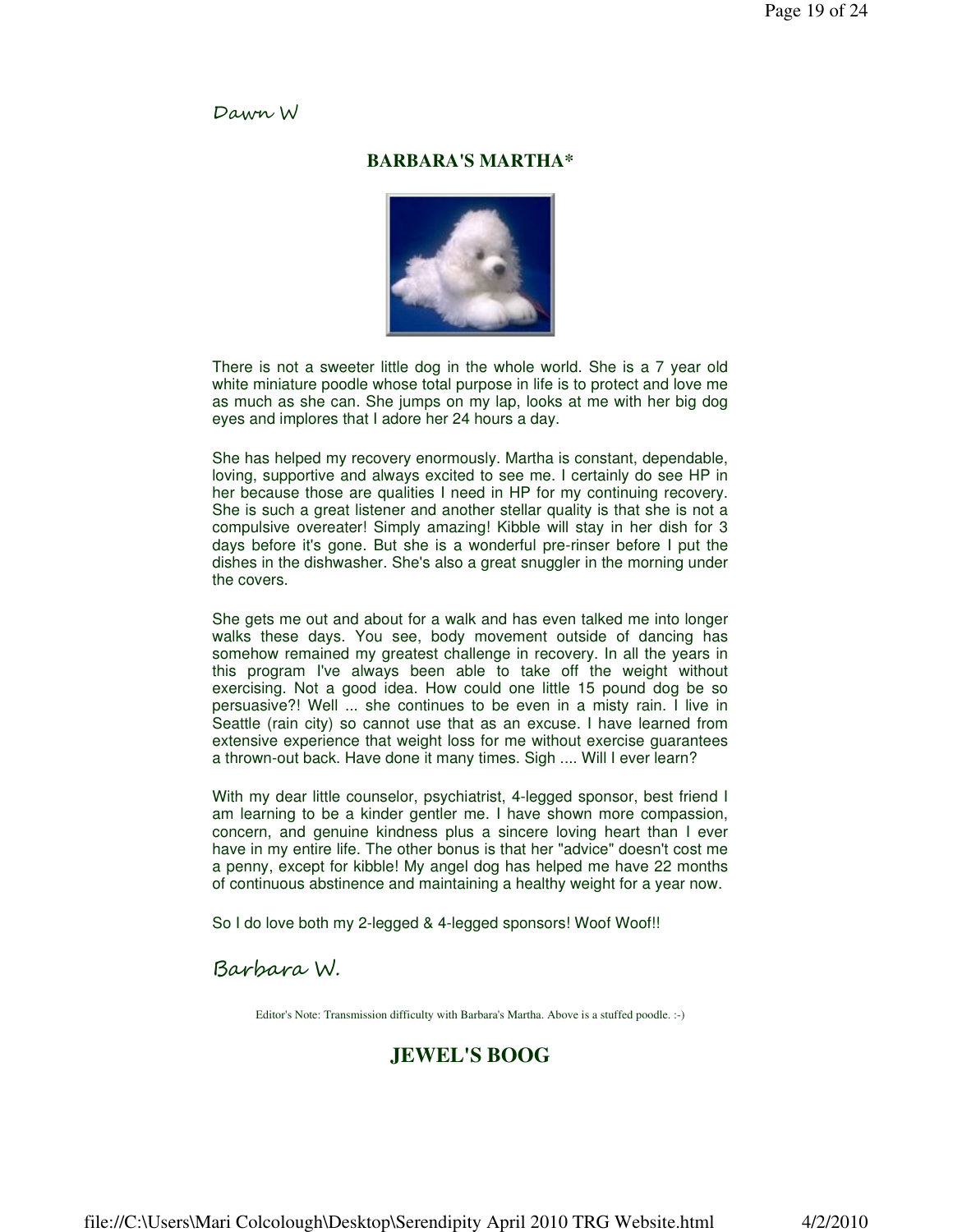

My dog's name is Boog. He's my helper and in April of 2009, he weighed a whopping 11.6 pounds. My veternarian was angry. She had pulled 9 teeth from his head as his previous owners must have fed this red Min-Pin sweets. I adoped him from the pound the year before as a Valentine's gift for my husband. He has bad knees and the vet says he must be ten pounds tops. My commitment to another open hearted OA member to walk him each day has paid off. Today Boog is a svelte 9.6 pounds of muscles.

And guess what? MY knees feel better too!!

Jewel, COE, CUE, Bulimic in recovery



#### **ARTICLES**

#### **PETS AND RECOVERY**

Web MD is a respectable and popular website devoted to health issues. They list 27 ways that pets can improve our health and among them are some that directly affect us as compulsive eaters emotionally and physically. Most of us pet owners don't really need to be told this because we already know it. Animals simply make us feel good. The article goes beyond that, however, and talks about more than just feeling happy that we have them. Our pets can make us healthy and help us stay that way!

Here are some of the ways ... and a slideshow that we think you'll enjoy that will show you others.

http://pets.webmd.com/slideshow-pets-improve-your-health

PETS ARE NATURAL MOOD ENHANCERS

It only takes 15 to 30 minutes with a dog or cat or watching fish swim to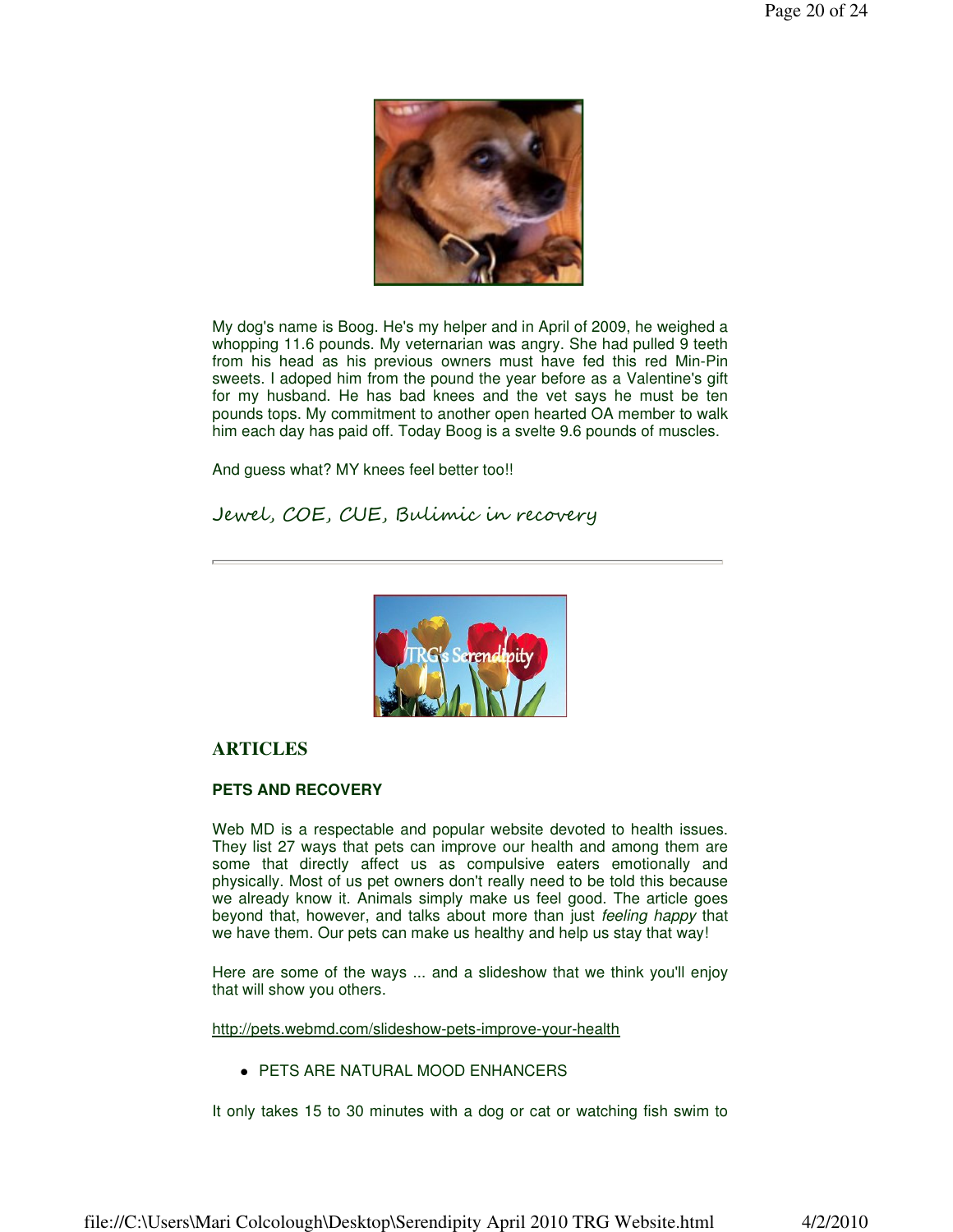feel less anxious and less stressed. Your body actually goes through physical changes in that length of time that make a difference in your mood. The level of cortisol, a hormone associated with stress, is lowered. And the production of serotonin, an important chemical associated with well-being, is increased. Reducing stress saves your body a lot of wear and tear.

BLOOD PRESSURE

You still have to watch your weight and exercise. But having a pet can help you manage your blood pressure. In one study of 240 married couples, pet owners had lower blood pressure and lower heart rates during rest than people who did not own a pet. That held true whether they were at rest or undergoing stress tests. And another study showed that children with hypertension actually lowered their blood pressure while petting their dog.

• OBESITY

People who own dogs tend to be more physically active and less obese than people who don't. Taking your dog for a daily 30-minute walk will keep you moving and ensure that you meet the minimum recommendations for healthy physical activity. Two 15-minute walks, one in the morning and one in the evening, will do the same thing. And after that, just playing fetch in the back yard with your dog will earn you healthful dividends.

CHOLESTEROL

To manage cholesterol, doctors still recommend that you follow guidelines regarding diet,exercise, and medication. But owning a pet has the potential of making it easier to avoid the dangers of cholesterol. Researchers have noted lower levels of cholesterol and triglycerides in people who own pets compared to people who don't.

• HEART

Cats and Dogs are good for your heart. Research has shown the long-term benefits of owning a cat include protection for your heart. Over the 20 years of one study, people who never owned a cat were 40% more likely to die of a heart attack than those who had. Another study showed that dog owners had a significantly better survival rate one year after a heart attack. Overall, pet owners have a lower risk of dying from any cardiac disease, including heart failure.

• ISOLATION

More Interaction, Less Isolation. One key to a healthy mind is staying engaged with others. And pet owners have a tendency to want to talk with other pet owners. A dog is a conversation waiting to happen. People, especially other people with dogs, will stop and talk with you when they see you walking your pet. Visiting a dog park lets you socialize with other owners while your dog socializes with their dogs.

• DEPRESSION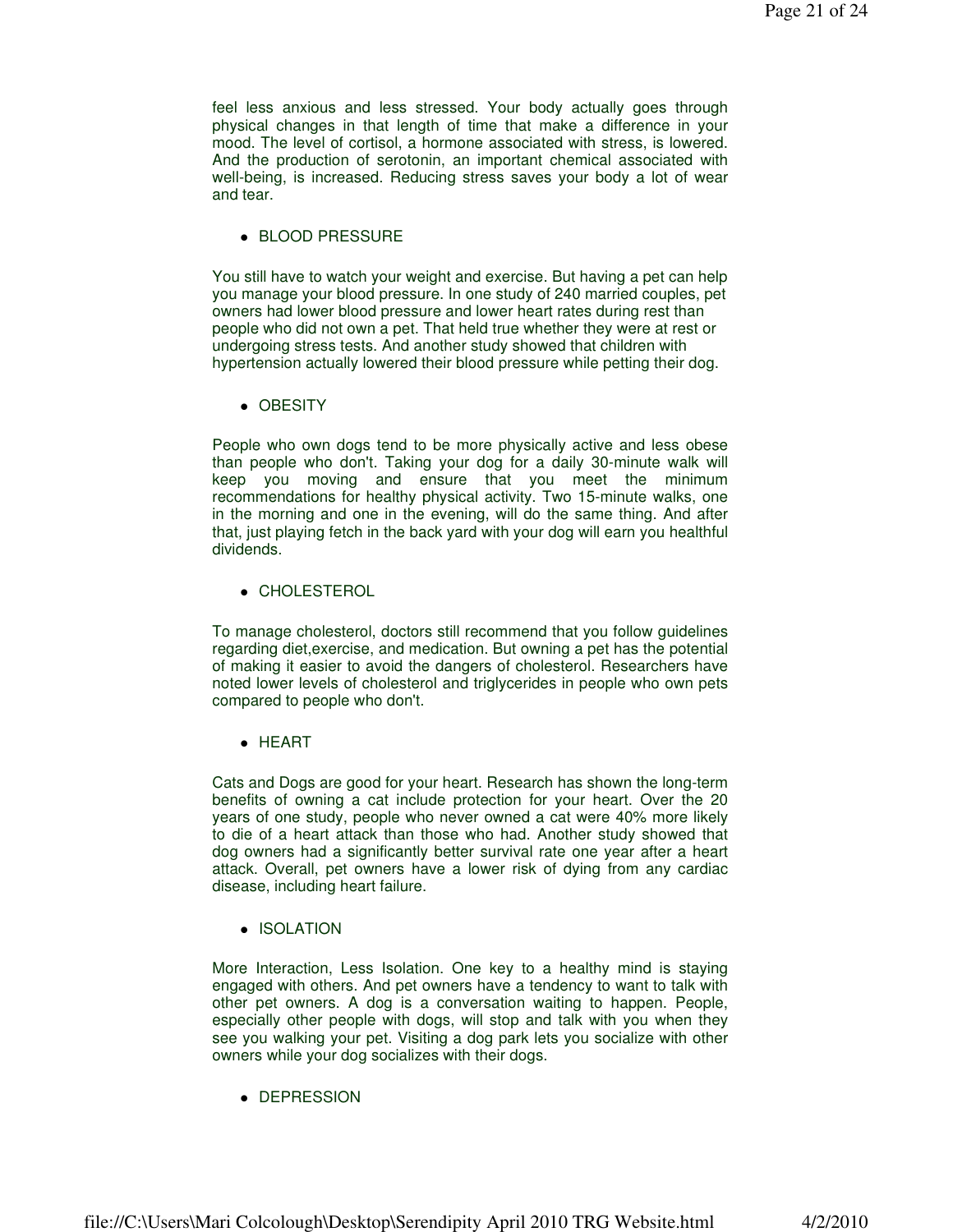Therapists have been known to prescribe a pet as a way of dealing with and recovering from depression. No one loves you more unconditionally than your pet. And a pet will listen to you talk for as long as you want to talk. Petting a cat or dog has a calming effect. And taking care of a pet - walking with it, grooming it, playing with it -- takes you out of yourself and helps you feel better about the way you spend your time.

• EXERCISE

Physical trainers advise their client to have an "exercise buddy." So why not make your pet your exercise buddy? If you exercise with your pet, you'll both benefit. Shine a flashlight on the wall or wave a string while you do a step aerobics routine. Your cat will get a healthy workout chasing the light, and you'll be thoroughly entertained. Some people like to use their cat rather than dumbbells when doing weight training. And nationwide, there are yoga classes for people and their dogs, called doga.

• STROKES

Researchers aren't sure why. But cat owners have fewer strokes than people who don't own cats. It's partly due to the effects owning a pet can have on a person's circulation. But researchers speculate that cats may have a more calming effect on their owners than other animals do. It may also have something to do with the personality of a cat owner. Cats often become the focus of their owner's interest, which diverts them from other stressful worries.

• DIABETES

For people with diabetes, a sudden drop in the level of blood glucose can be very serious. Some dogs can alert their owner to a dangerous drop before it actually happens. They may be responding to chemical changes in the body that give off a scent. The alarm gives the owner time to eat a snack to avoid the emergency. About one in three dogs living with people with diabetes have this ability. Dogs for Diabetics is training more dogs to help more people.

• THERAPY

Have you ever gone to your counselor and wondered why they brought their dog? Some mental health therapists use a dog in therapy. A dog in the office may help someone be more at ease. But that's not all. A remark to or about a dog may reveal what's really on a patient's mind. One therapist tells about a couple in his office who started bickering. The dog, which usually just slept during the session, got up and wanted out. He used that to help the couple see how their fighting affected others, especially their children.

The Slide show goes on to show us how our pets can help us deal with health issues in addition to the above like Cancer, ADHD, Autism, Arthritis, Strokes, Rheumatoid Arthritis, Fibromyalgia.

### **ANNOUNCEMENTS**

• The WTS 12 Step Study begins today, April 1st. To join this 12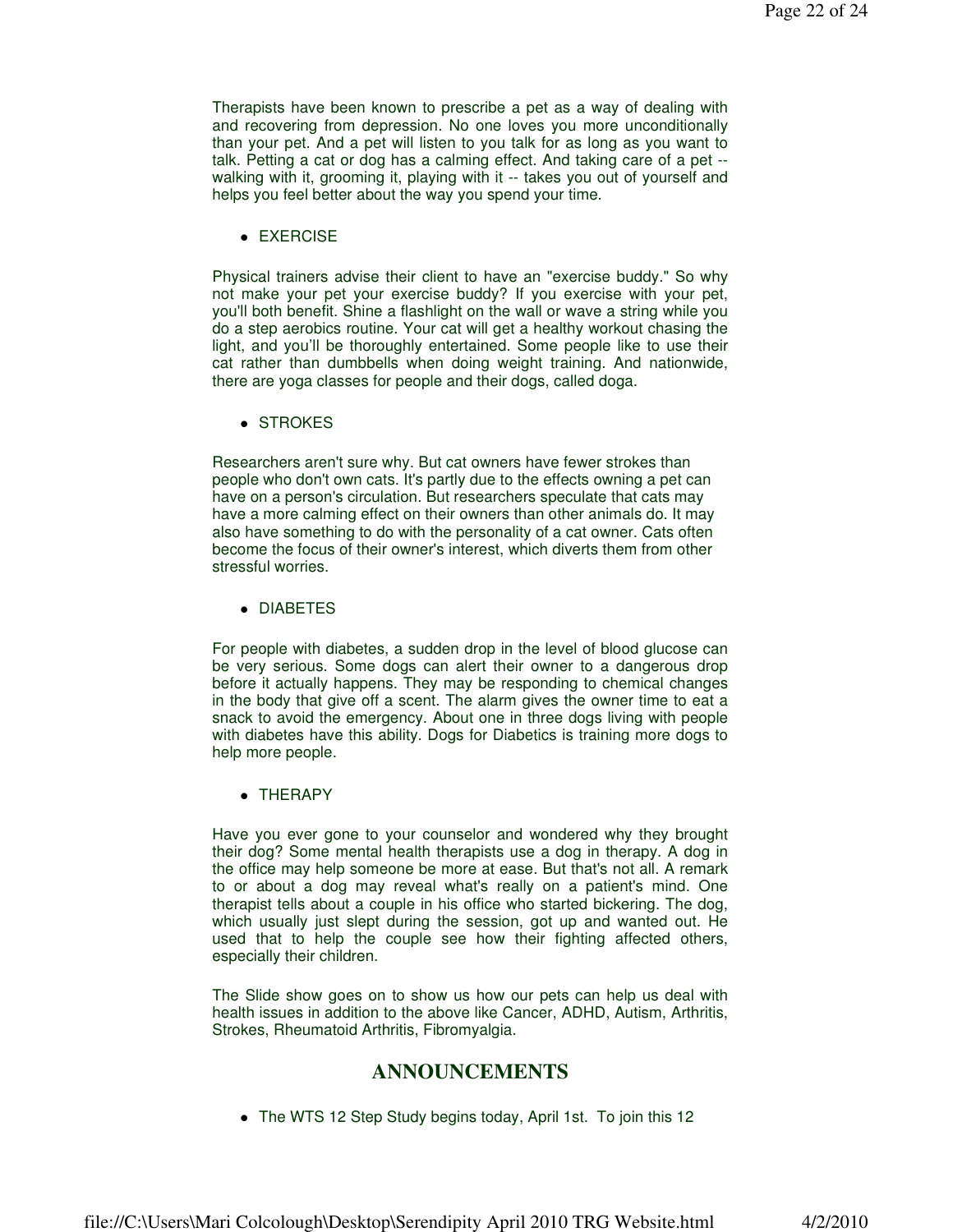week study click here.

- The new Traditions meetings are being held in #Recovery on IRC at 3:00 each Tuesday. A door is set up at here.
- If you are a teen or the parent of a child who is having weight issues, join our new Youth Program by click here.
- The Big Book Study begins today, April 1st. To join and interact with the BB leaders daily, click here.
- Daily meetings for Christian COEs began recently. For a schedule and directions, contact MtgAdm@TheRecoveryGroup.org
- If you are interested in giving service, please join our Trusted Servant's Pool for information or job descriptions by clicking here.
- The 2010 Recovery Group Trusted Servants can be found here.

# **PET RECIPE OF THE MONTH**

#### **MICROWAVE EASY TREATS**

3 Jars meat and vegetable baby food 1/2 c Cream of wheat



Mix together and drop by teaspoon on paper plate. Cover with waxed paper and flatten with a fork. Cover with second plate and microwave on high 2-5 mins.





### **OA PODCAST**

#### **OA Members Come in All Sizes**

In this edition of the many wonderful Podcasts on the Overeaters Anonymous' website, we have a partial reading of the pamphlet "OA Members Come in All Sizes. For more information on Overeaters Anonymous, please go to www.oa.org or call the World Service Office in the United States at area code 505-891-2664. To hear this 24 minute podcast, please click the OA Logo above or this link: